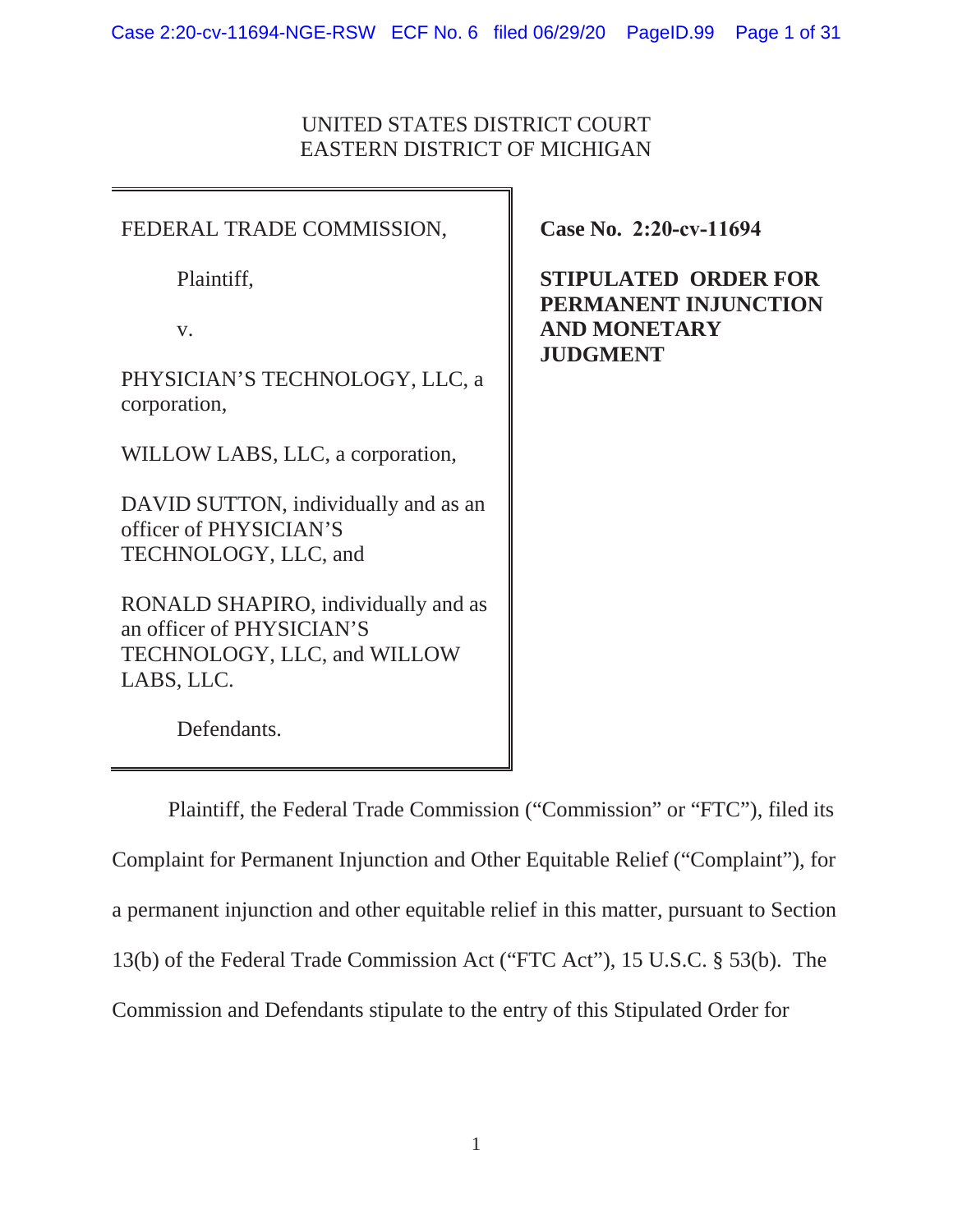Permanent Injunction and Monetary Judgment ("Order") to resolve all matters in dispute in this action between them.

# THEREFORE, IT IS ORDERED as follows:

#### **FINDINGS**

1. This Court has jurisdiction over this matter.

2. The Complaint charges that Defendants participated in deceptive acts or practices in violation of Sections 5(a) and 12 of the FTC Act, 15 U.S.C. §§ 45(a) and 52, in the manufacturing, labeling, advertising, marketing, distribution, and sale of Willow Curve, a low-level light Device.

3. Defendants neither admit nor deny any of the allegations in the Complaint, except as specifically stated in this Order. Only for purposes of this action, Defendants admit the facts necessary to establish jurisdiction.

4. Defendants waive any claim that they may have under the Equal Access to Justice Act, 28 U.S.C. § 2412, concerning the prosecution of this action through the date of this Order, and agree to bear their own costs and attorney fees.

5. Defendants and the Commission waive all rights to appeal or otherwise challenge or contest the validity of this Order.

#### **DEFINITIONS**

For the purpose of this Order, the following definitions apply: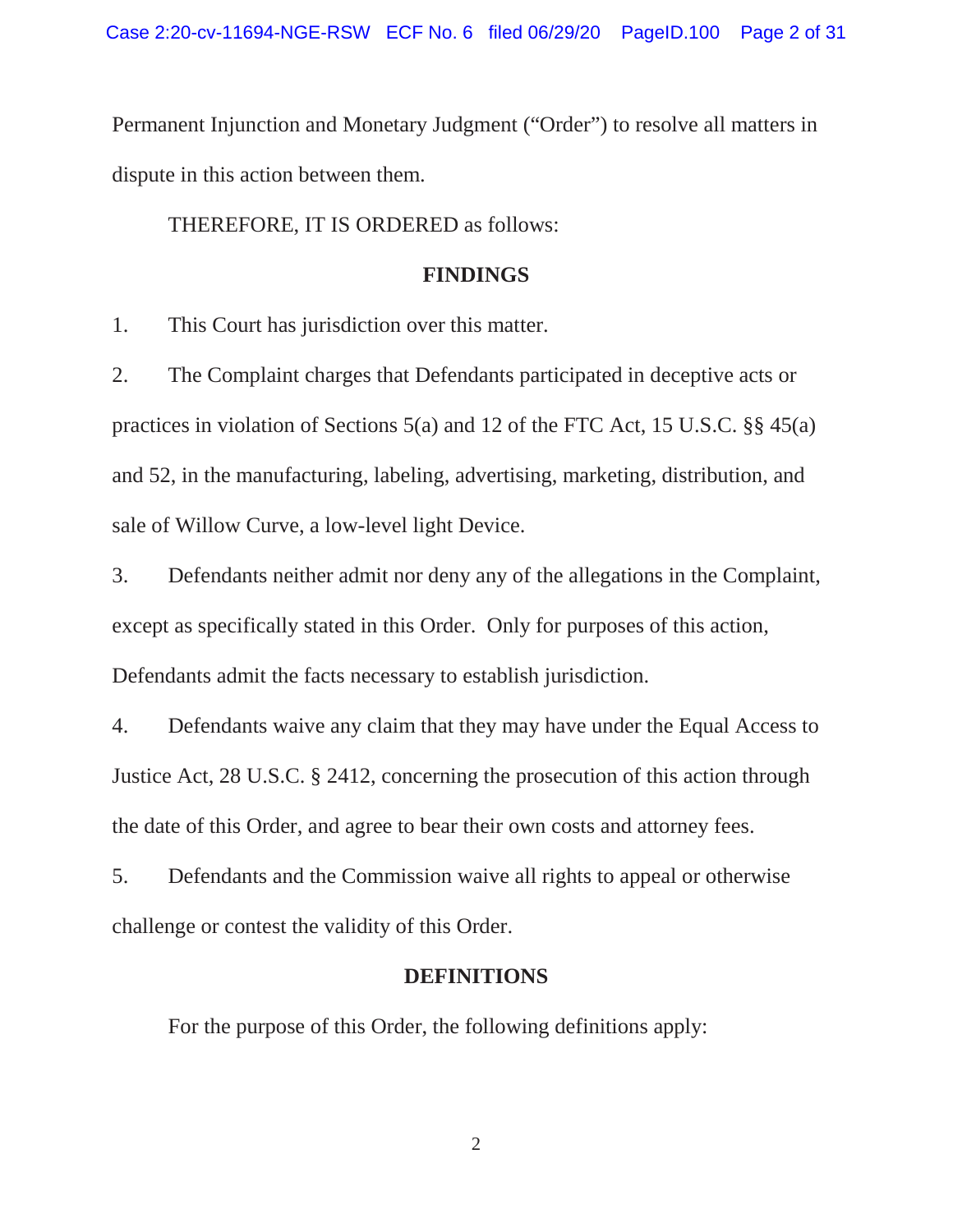A. "**Clear(ly) and Conspicuous(ly)**" means that a required disclosure is difficult to miss (*i.e*., easily noticeable) and easily understandable by ordinary consumers, including in all of the following ways:

1. In any communication that is solely visual or solely audible, the disclosure must be made through the same means through which the communication is presented. In any communication made through both visual and audible means, such as a television advertisement, the disclosure must be presented simultaneously in both the visual and audible portions of the communication even if the representation requiring the disclosure is made in only one means;

2. A visual disclosure, by its size, contrast, location, the length of time it appears, and other characteristics, must stand out from any accompanying text or other visual elements so that it is easily noticed, read, and understood;

3. An audible disclosure, including by telephone or streaming video, must be delivered in a volume, speed, and cadence sufficient for ordinary consumers to easily hear and understand it;

4. In any communication using an interactive electronic medium, such as the Internet or software, the disclosure must be unavoidable;

5. On a product label, the disclosure must be presented on the principal display panel.

6. The disclosure must use diction and syntax understandable to ordinary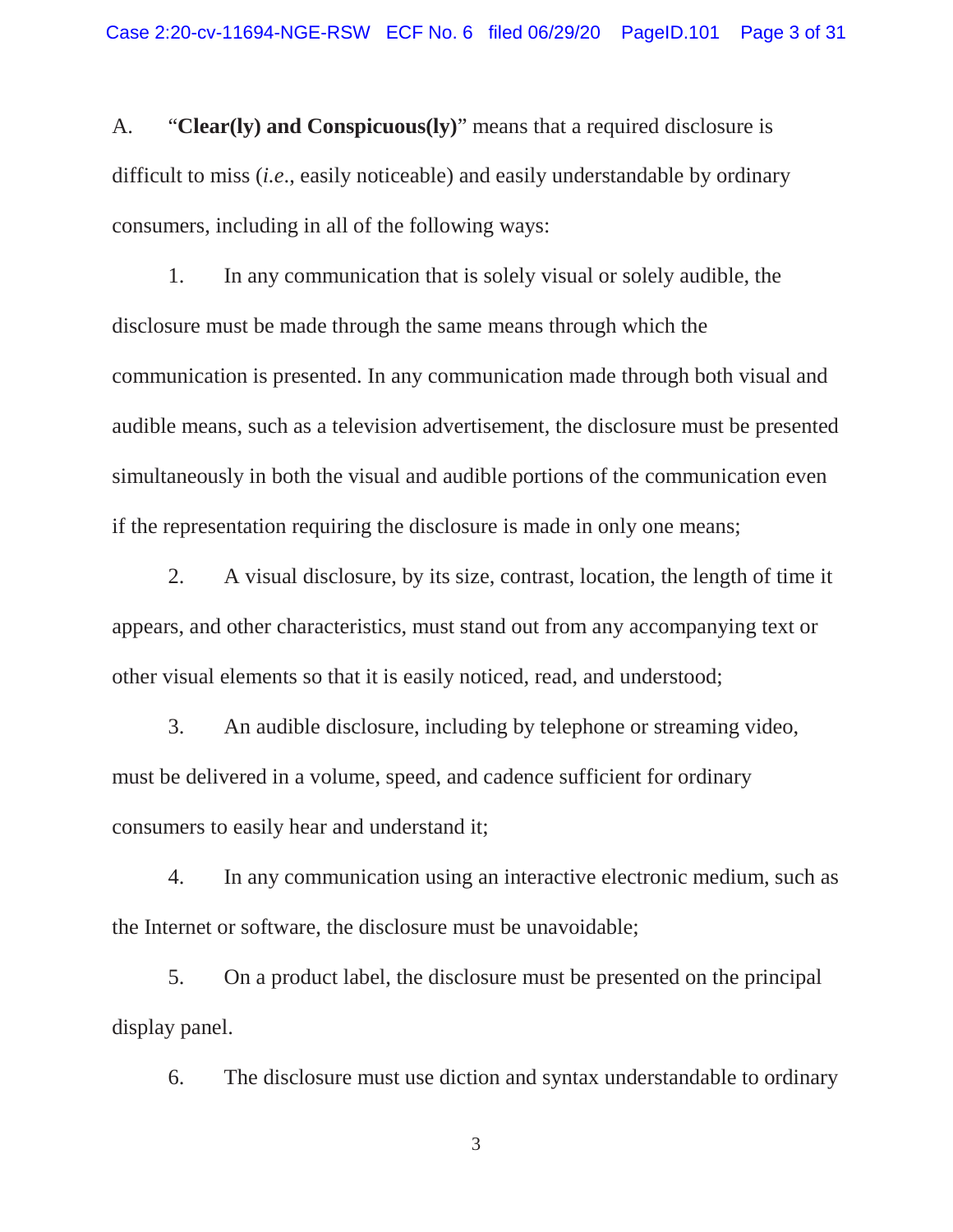consumers and must appear in each language in which the representation that requires the disclosure appears;

7. The disclosure must comply with these requirements in each medium through which it is received, including all electronic Devices and face-to-face communications;

8. The disclosure must not be contradicted or mitigated by, or inconsistent with, anything else in the communication; and

9. When the representation or sales practice targets a specific audience, such as children, the elderly, or the terminally ill, "ordinary consumers" includes reasonable members of that group.

B. "**Close Proximity**" means that the disclosure is very near the triggering representation. For example, a disclosure made through a hyperlink, pop-up, interstitial, or other similar technique is not in Close Proximity to the triggering representation.

C. "**Defendants**" means the Individual Defendants and the Corporate Defendants, individually, collectively, or in any combination.

1. "**Corporate Defendants**" means Physician's Technology, LLC and Willow Labs, LLC and their successors and assigns.

2. "**Individual Defendants**" means David Sutton and Ronald Shapiro.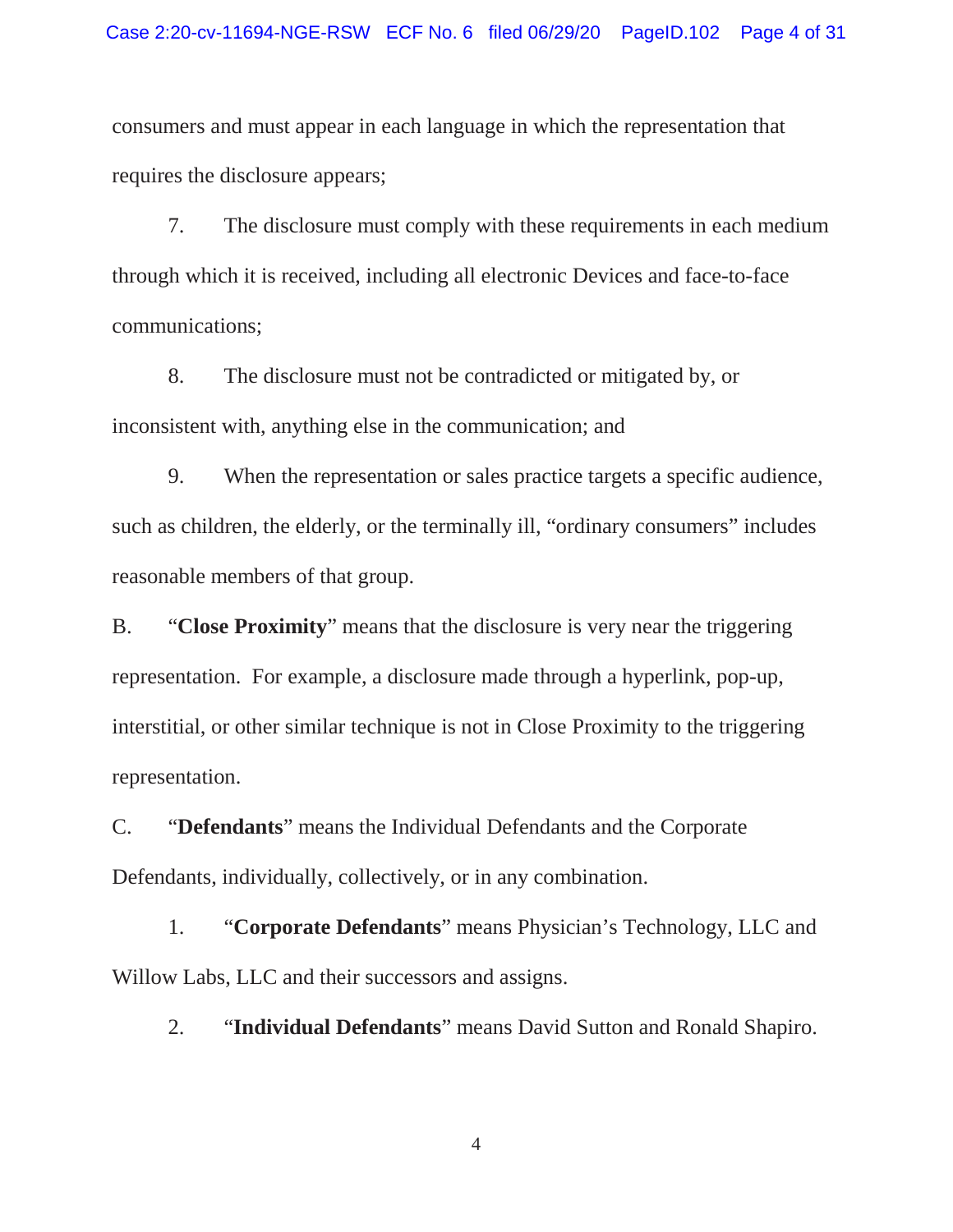D. "**Device**" means an instrument, apparatus, implement, machine, contrivance, chemical action within or on the body of humans or other animals and which is not implant, in vitro reagent, or other similar or related article, including any component, part, or accessory, which is: (1) recognized in the official National Formulary, or the United States Pharmacopeia, or any supplement to them; (2) intended for use in the diagnosis of disease or other conditions, or in the cure, mitigation, treatment, or prevention of disease, in humans or other animals; or (3) intended to affect the structure or any function of the body of humans or other animals; and which does not achieve any of its principal intended purposes through dependent upon being metabolized for the achievement of any of its principal intended purposes.

#### **ORDER**

# **I. PROHIBITED REPRESENTATIONS: HEALTH-RELATED CLAIMS REQUIRING HUMAN CLINICAL TESTING FOR SUBSTANTIATION**

 in connection with the manufacturing, labeling, advertising, promotion, offering IT IS ORDERED that Defendants, Defendants' officers, agents, employees, and attorneys, and all other persons in active concert or participation with any of them, who receive actual notice of this Order, whether acting directly or indirectly, for sale, sale, or distribution of any Device, are permanently restrained and enjoined from making, or assisting others in making, expressly or by implication,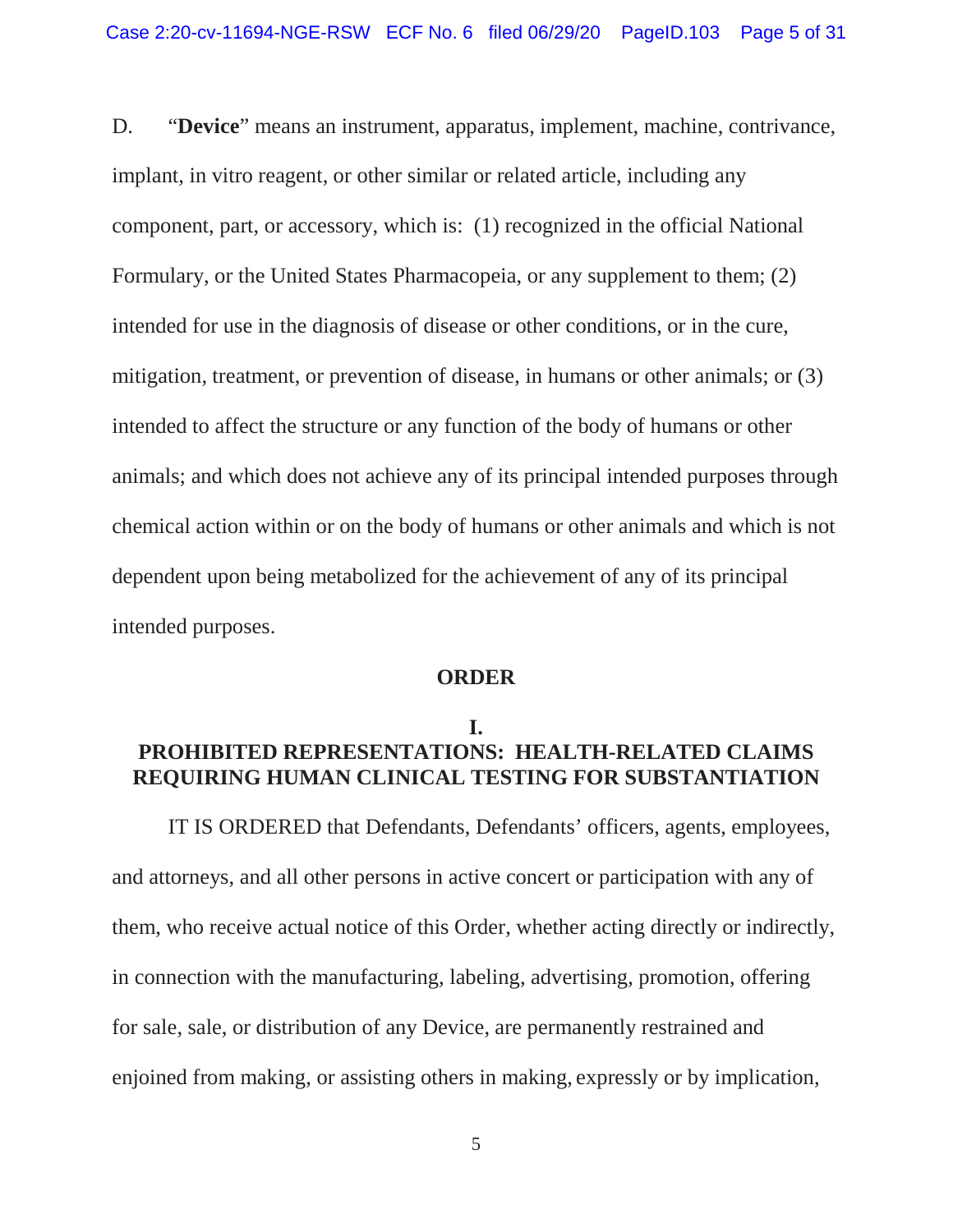including through the use of a product name, endorsement, depiction, or illustration, any representation that such Device:

A. Treats or relieves severe or chronic pain;

 B. Treats or relieves severe or chronic pain due to rheumatoid arthritis, diabetic neuropathy, nerve damage, fibromyalgia, shingles, lupus, torn tendons, broken bones, or other specific health conditions;

C. Treats or reduces inflammation;

D. Provides pain relief comparable to that from drugs or surgery;

E. Restores mobility and joint function to consumers with restricted movement of their hands, knees, legs, or other body parts;

F. Reduces pain by a specific amount on numeric pain scales;

G. Relieves pain for a certain percentage of users; or

 evidence substantiating that the representation is true. H. Evaluates or diagnoses the cause of individual consumers' pain unless the representation is non-misleading, and, at the time of making such representation, they possess and rely upon competent and reliable scientific

 consist of human clinical testing of the Device that is sufficient in quality and For purposes of this Section, competent and reliable scientific evidence must quantity, based on standards generally accepted by experts in the relevant disease, condition, or function to which the representation relates, when considered in light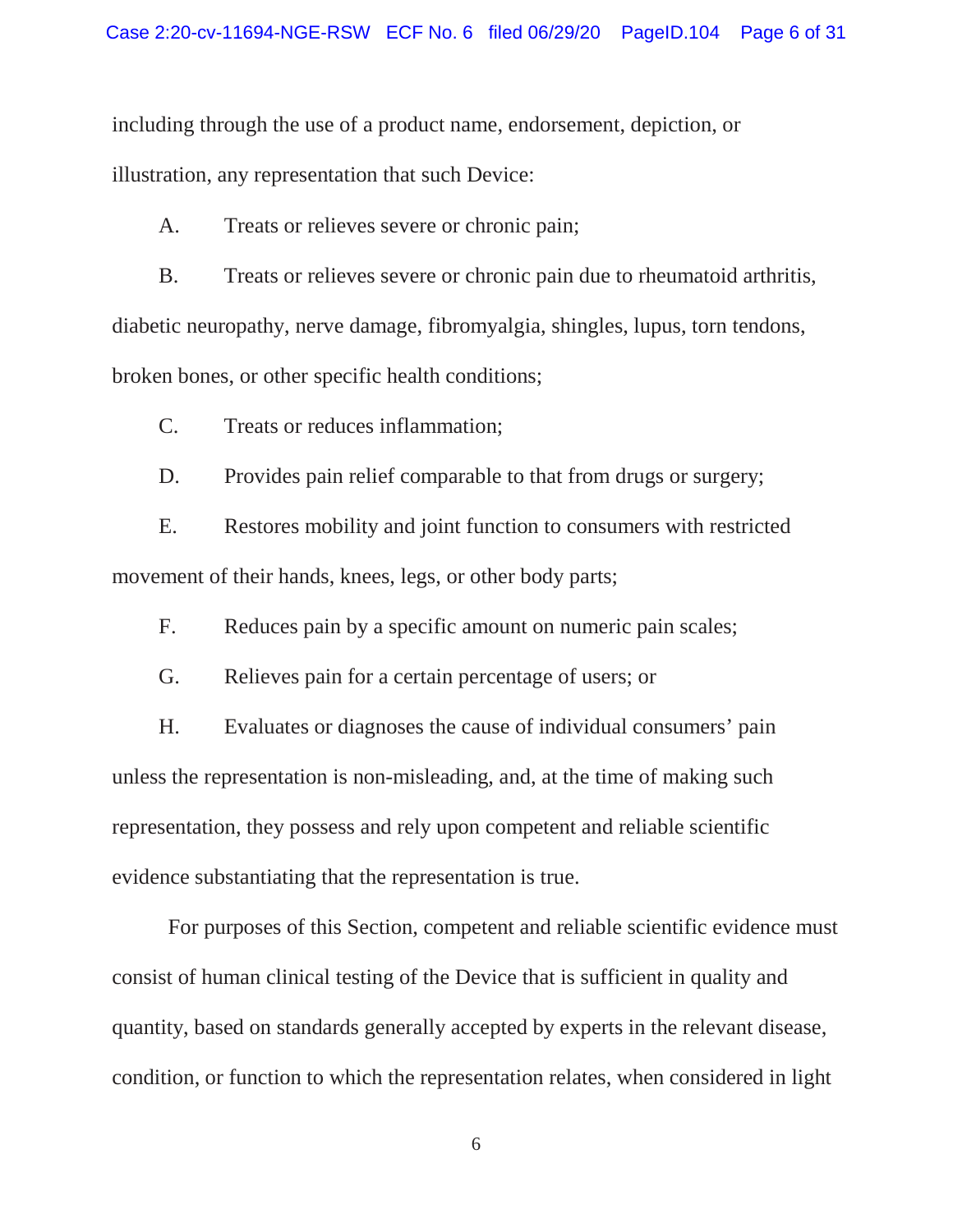experience to conduct such testing. In addition, all underlying or supporting data Records Relating to Competent and Reliable Human Clinical Tests or Studies must of the entire body of relevant and reliable scientific evidence, to substantiate that the representation is true. Such testing must be (1) randomized, double-blind, and placebo-controlled; and (2) conducted by researchers qualified by training and and documents generally accepted by experts in the field as relevant to an assessment of such testing as described in the Section entitled Preservation of be available for inspection and production to the Commission.

# **II. PROHIBITED REPRESENTATIONS: OTHER HEALTH-RELATED CLAIMS**

 with any of them, who receive actual notice of this Order, whether acting directly IT IS FURTHER ORDERED that Defendants, Defendants' officers, agents, employees, and attorneys, and all other persons in active concert or participation or indirectly, in connection with the manufacturing, labeling, advertising, promotion, offering for sale, sale, or distribution of any Device, are permanently restrained and enjoined from making, or assisting others in making, expressly or by implication, including through the use of a product name, endorsement, depiction, or illustration, any representation, other than representations covered under the Section entitled Prohibited Representations: Regarding Health-Related Claims Requiring Human Clinical Testing For Substantiation, about the health benefits,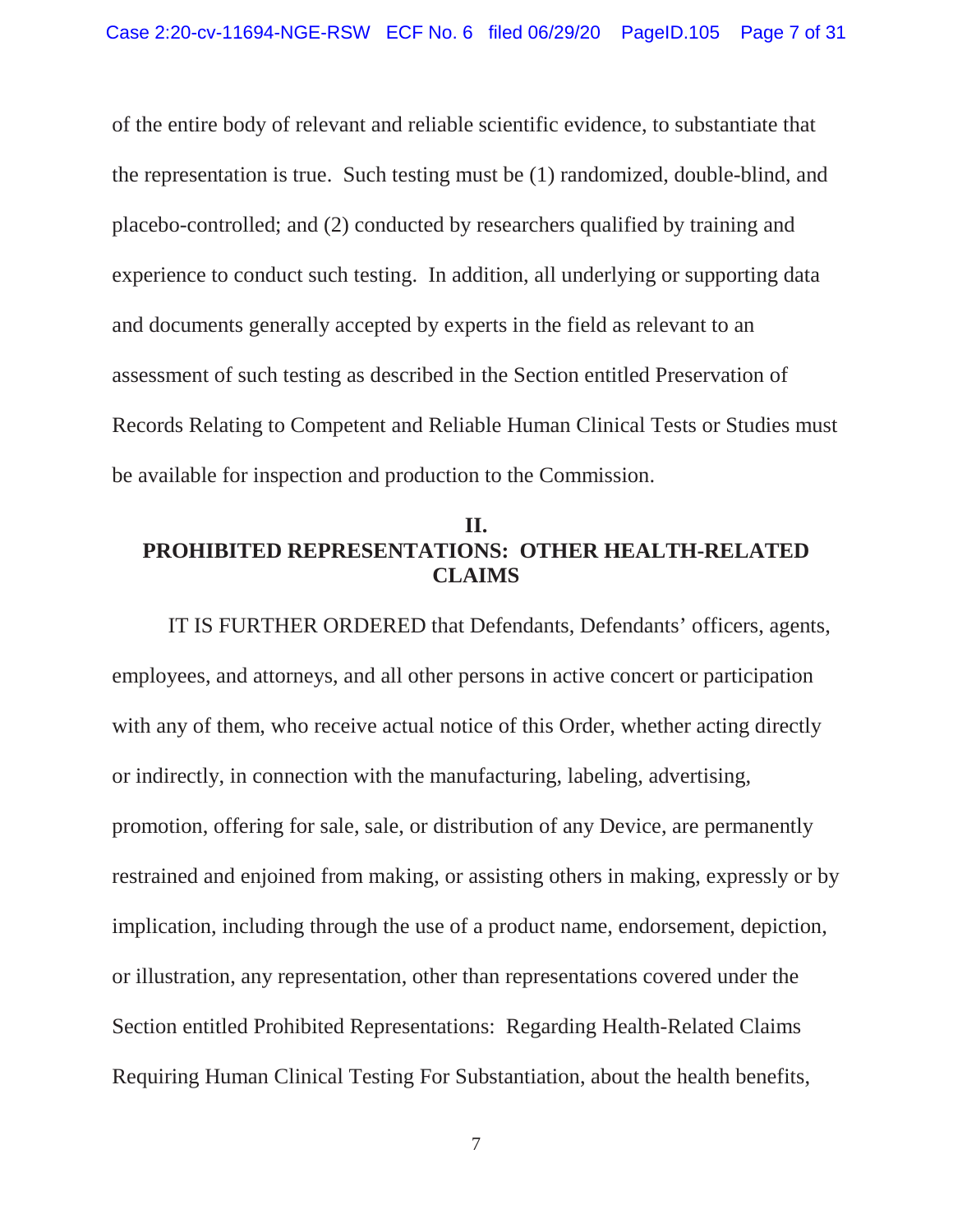performance, efficacy, safety, or side effects of any Device, unless the representation is non-misleading, and, at the time of making such representation, they possess and rely upon competent and reliable scientific evidence that is sufficient in quality and quantity based on standards generally accepted by experts in the relevant disease, condition, or function to which the representation relates, when considered in light of the entire body of relevant and reliable scientific evidence, to substantiate that the representation is true.

 evaluated in an objective manner by experts in the disease, condition, or function and placebo-controlled human clinical testing of the Device, when such experts representation is true. In addition, when such tests or studies are human clinical production to the Commission.<br>8 For purposes of this Section, competent and reliable scientific evidence means tests, analyses, research, or studies (1) that have been conducted and to which the representation relates; (2) that are generally accepted by such experts to yield accurate and reliable results; and (3) that are randomized, double-blind, would generally require such human clinical testing to substantiate that the tests or studies, all underlying or supporting data and documents generally accepted by experts in the field as relevant to an assessment of such testing as set forth in the Section entitled Preservation of Records Relating to Competent and Reliable Human Clinical Tests or Studies must be available for inspection and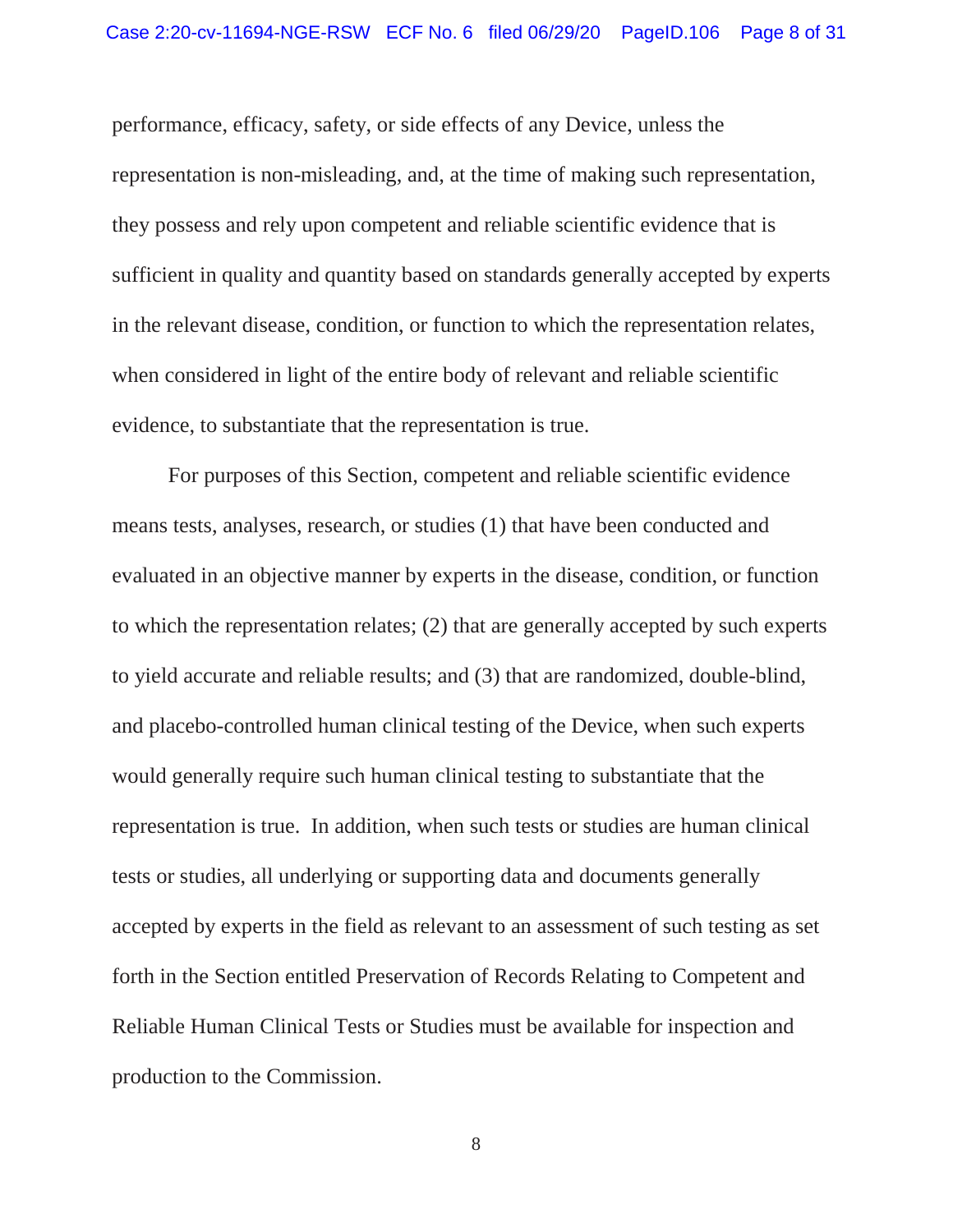# **III. PROHIBITED REPRESENTATIONS: TESTS, STUDIES, OR OTHER RESEARCH**

IT IS FURTHER ORDERED that Defendants, Defendants' officers, agents, employees, and attorneys, and all other persons in active concert or participation with any of them, who receive actual notice of this Order, whether acting directly or indirectly, in connection with the manufacturing, labeling, advertising, promotion, offering for sale, sale, or distribution of any Device are permanently restrained and enjoined from misrepresenting, in any manner, expressly or by implication, including through the use of any product name, endorsement, depiction, or illustration:

- A. That any Device is clinically proven to:
	- 1. Treat or relieve severe or chronic pain;
	- 2. Treat or relieve severe or chronic pain due to rheumatoid arthritis, diabetic neuropathy, nerve damage, fibromyalgia, shingles, lupus, torn tendons, broken bones, or other specific health conditions;
	- 3. Treat or reduce inflammation;
	- 4. Provide pain relief comparable to that from drugs or surgery;
	- 5. Restore mobility and joint function to consumers with restricted movement of their hands, knees, legs, or other body parts;
	- 6. Reduce pain by a specific amount on numeric pain scales;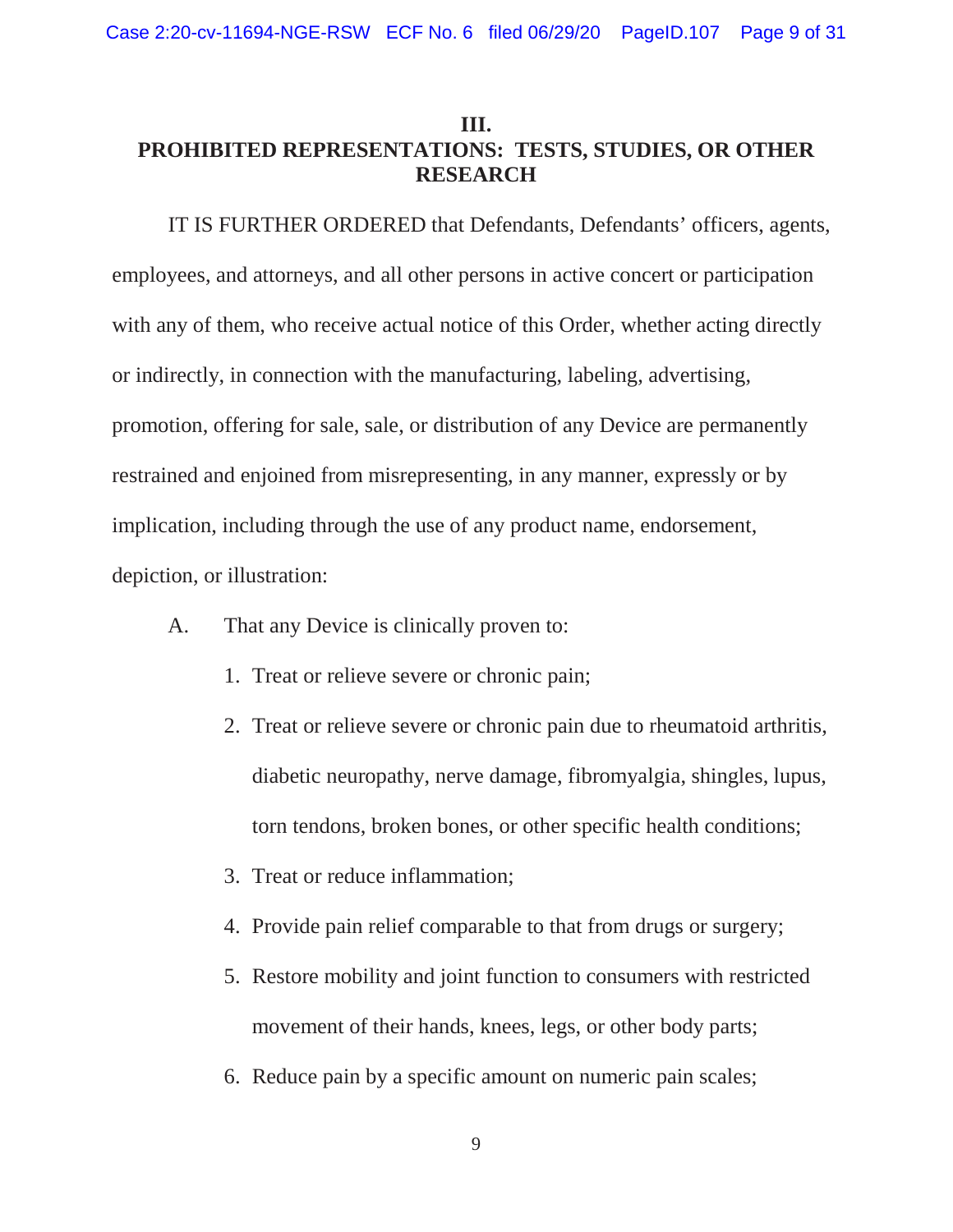7. Relieve pain for a certain percentage of users; or

8. Evaluate or diagnose the cause of individual consumers' pain;

B. That the performance or benefits of any Device are scientifically or clinically proven or otherwise established; or

C. The existence, contents, validity, results, conclusions, or

interpretations of any test, study, or other research.

# **IV. PRESERVATION OF RECORDS RELATING TO COMPETENT AND RELIABLE HUMAN CLINICAL TESTS OR STUDIES**

IT IS FURTHER ORDERED that, with regard to any human clinical test or study ("test") upon which Defendants rely to substantiate any claim covered by this Order, Defendants must secure and preserve all underlying or supporting data and documents generally accepted by experts in the field as relevant to an assessment of the test, including:

A. All protocols and protocol amendments, reports, articles, write-ups, or other accounts of the results of the test, and drafts of such documents reviewed by the test sponsor or any other person not employed by the research entity;

B. All documents referring or relating to recruitment; randomization; instructions, including oral instructions, to participants; and participant compliance;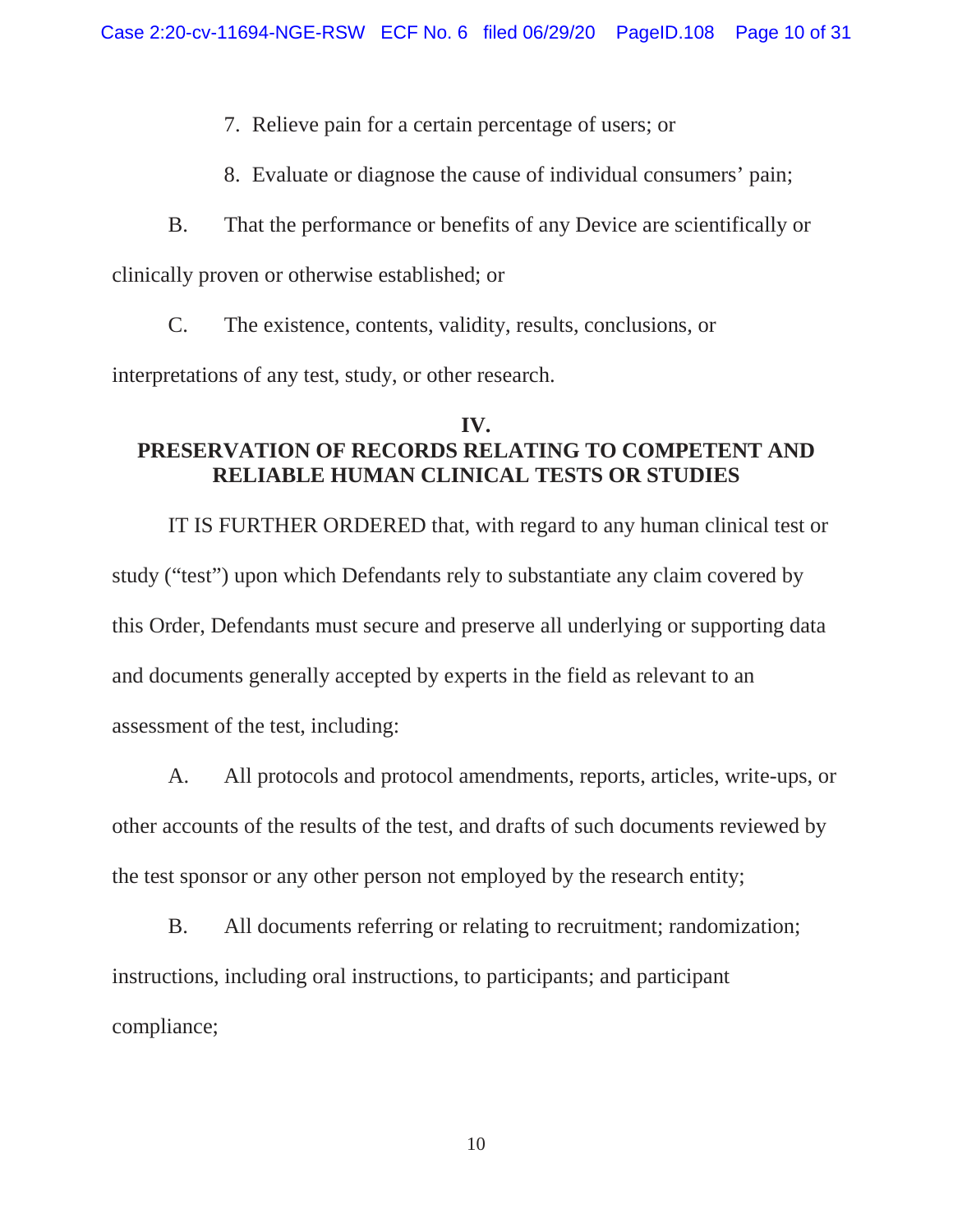C. Documents sufficient to identify all test participants, including any participants who did not complete the test, and all communications with any participants relating to the test; all raw data collected from participants enrolled in the test, including any participants who did not complete the test; source documents for such data; any data dictionaries; and any case report forms;

D. All documents referring or relating to any statistical analysis of any test data, including any pretest analysis, intent-to-treat analysis, or between-group analysis performed on any test data; and

E. All documents referring or relating to the sponsorship of the test, including all communications and contracts between any sponsor and the test's researchers.

*Provided, however*, the preceding preservation requirement does not apply to a reliably reported test, unless the test was conducted, controlled, or sponsored, in whole or in part by: (1) any Defendant; (2) any Defendant's officers, agents, representatives, or employees; (3) any other person or entity in active concert or participation with any Defendant; (4) any person or entity affiliated with or acting on behalf of any Defendant; (5) any supplier of any component contained in the Device at issue to any of the foregoing or to the Device's manufacturer; or (6) the supplier or manufacturer of such Device.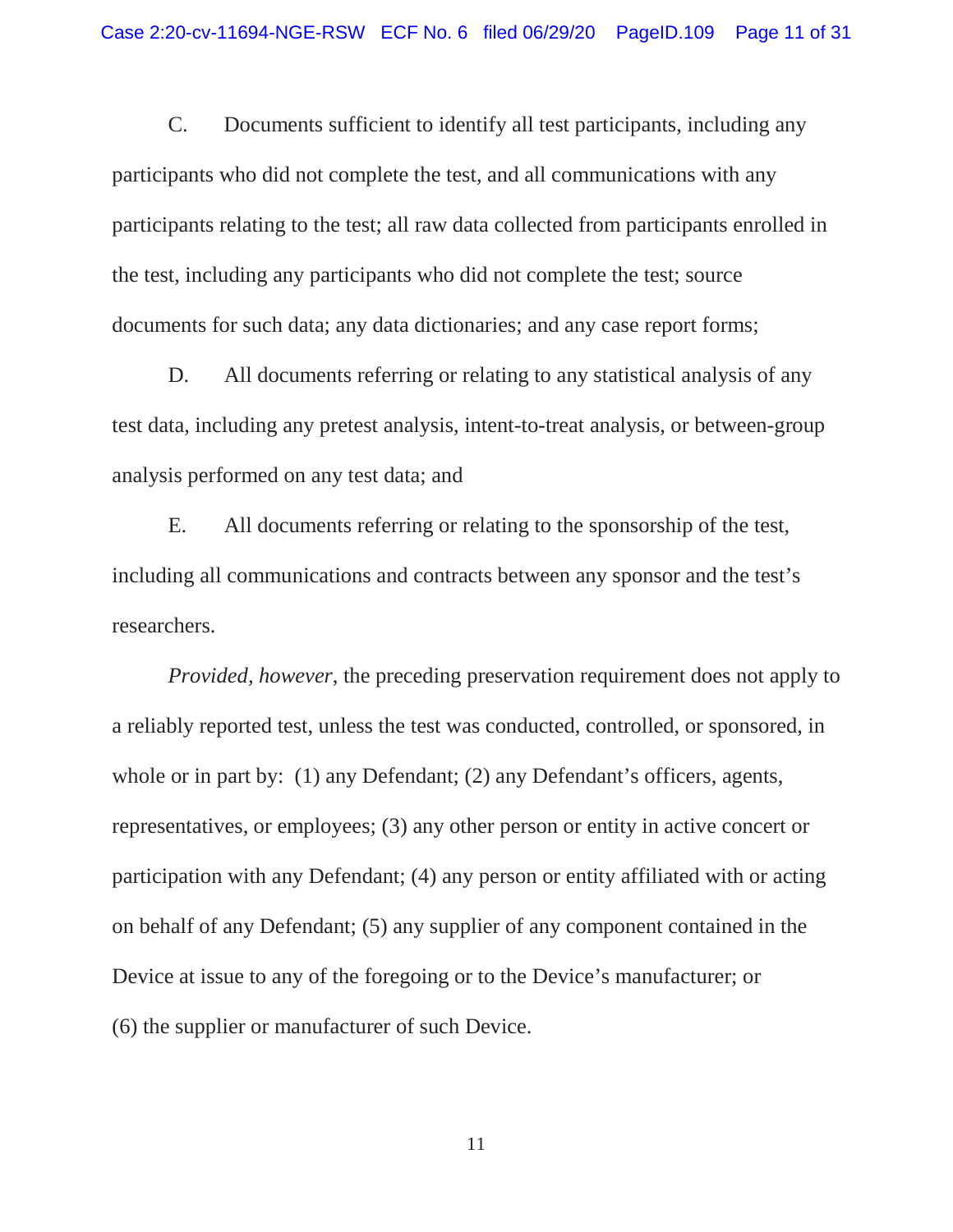For purposes of this Section, "reliably reported test" means a report of the test has been published in a peer-reviewed journal, and such published report provides sufficient information about the test for experts in the relevant field to assess the reliability of the results.

 Defendants, Defendants must establish and maintain reasonable procedures to For any test conducted, controlled, or sponsored, in whole or in part, by protect the confidentiality, security, and integrity of any personal information collected from or about participants. These procedures must be documented in writing and must contain administrative, technical, and physical safeguards appropriate to Corporate Defendants' size and complexity, the nature and scope of Defendants' activities, and the sensitivity of the personal information collected from or about the participants.

# **V. PROHIBITED REPRESENTATIONS: FDA REVIEW OF DEVICES FOR COMMERCIAL SALE**

 with any of them, who receive actual notice of this Order, whether acting directly IT IS FURTHER ORDERED that Defendants, Defendants' officers, agents, employees, and attorneys, and all other persons in active concert or participation or indirectly, in connection with the manufacturing, labeling, advertising, promotion, offering for sale, sale, or distribution of any Device, are permanently restrained and enjoined from misrepresenting, or assisting others in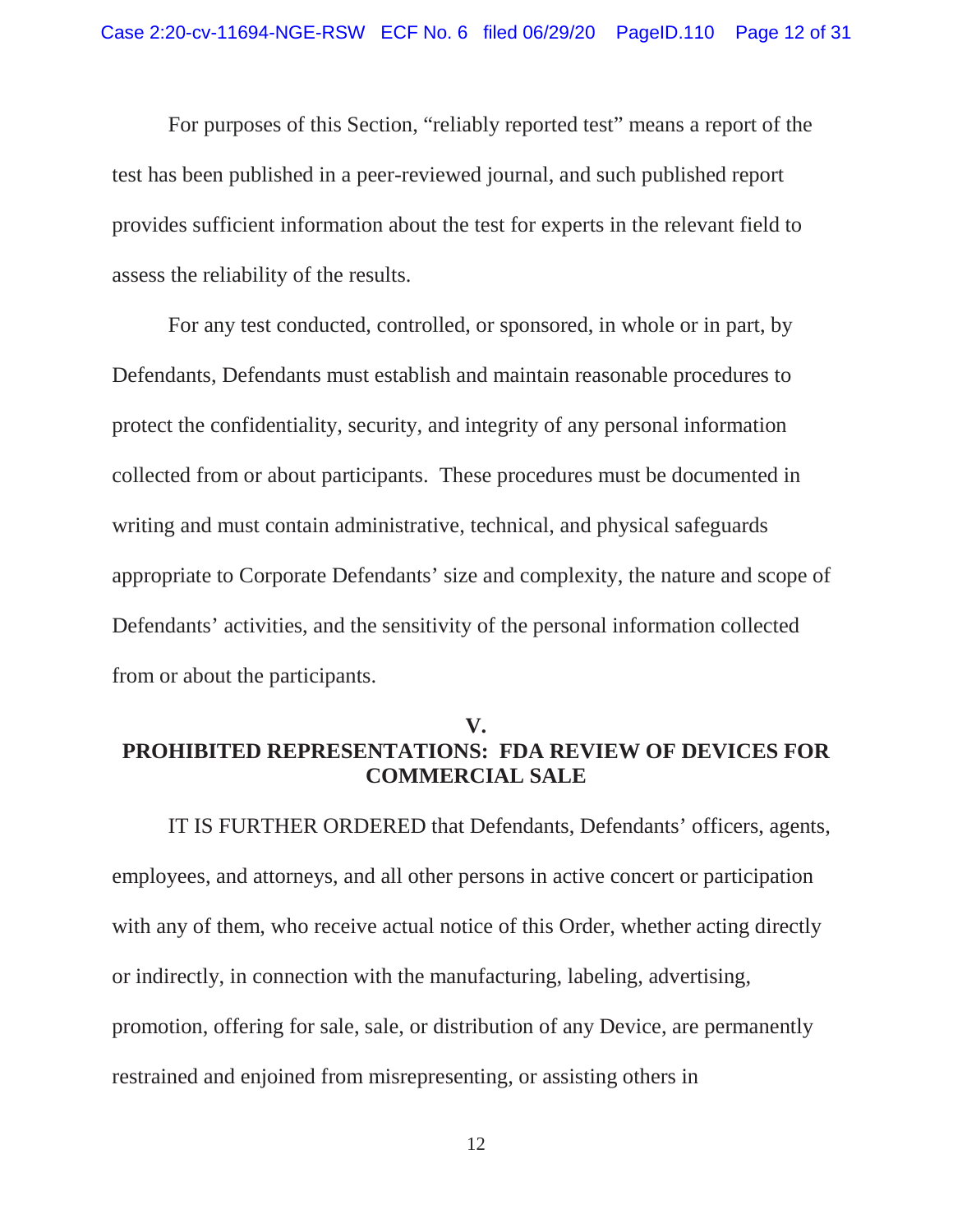by the Food and Drug Administration, including that the Food and Drug such Device for any health benefit, including that such Device: misrepresenting, in any manner, expressly or by implication, including through the use of any product name, endorsement, depiction, or illustration, the existence, scope, or findings of any premarket review, clearance, or approval of such Device Administration reviewed, cleared, approved, registered, accredited, or certified

A. Treats or relieves severe or chronic pain;

 B. Treats or relieves severe or chronic pain due to rheumatoid arthritis, diabetic neuropathy, nerve damage, fibromyalgia, shingles, lupus, torn tendons, broken bones, or other specific health conditions;

- C. Treats or reduces inflammation; or
- D. Evaluates or diagnoses the cause of individual consumers' pain.

#### **VI. MEANS AND INSTRUMENTALITIES**

**IT IS FURTHER ORDERED** that Defendants, their officers, agents,

employees, attorneys, and all other persons in active concert or participation with any of them, who receive actual notice of this Order, whether acting directly or indirectly, in connection with the manufacturing, labeling, advertising, promoting, offering for sale, sale, or distribution of any Device, are permanently restrained and enjoined from providing to others the Means and Instrumentalities with which to (1) make, directly or indirectly, expressly or by implication, including through the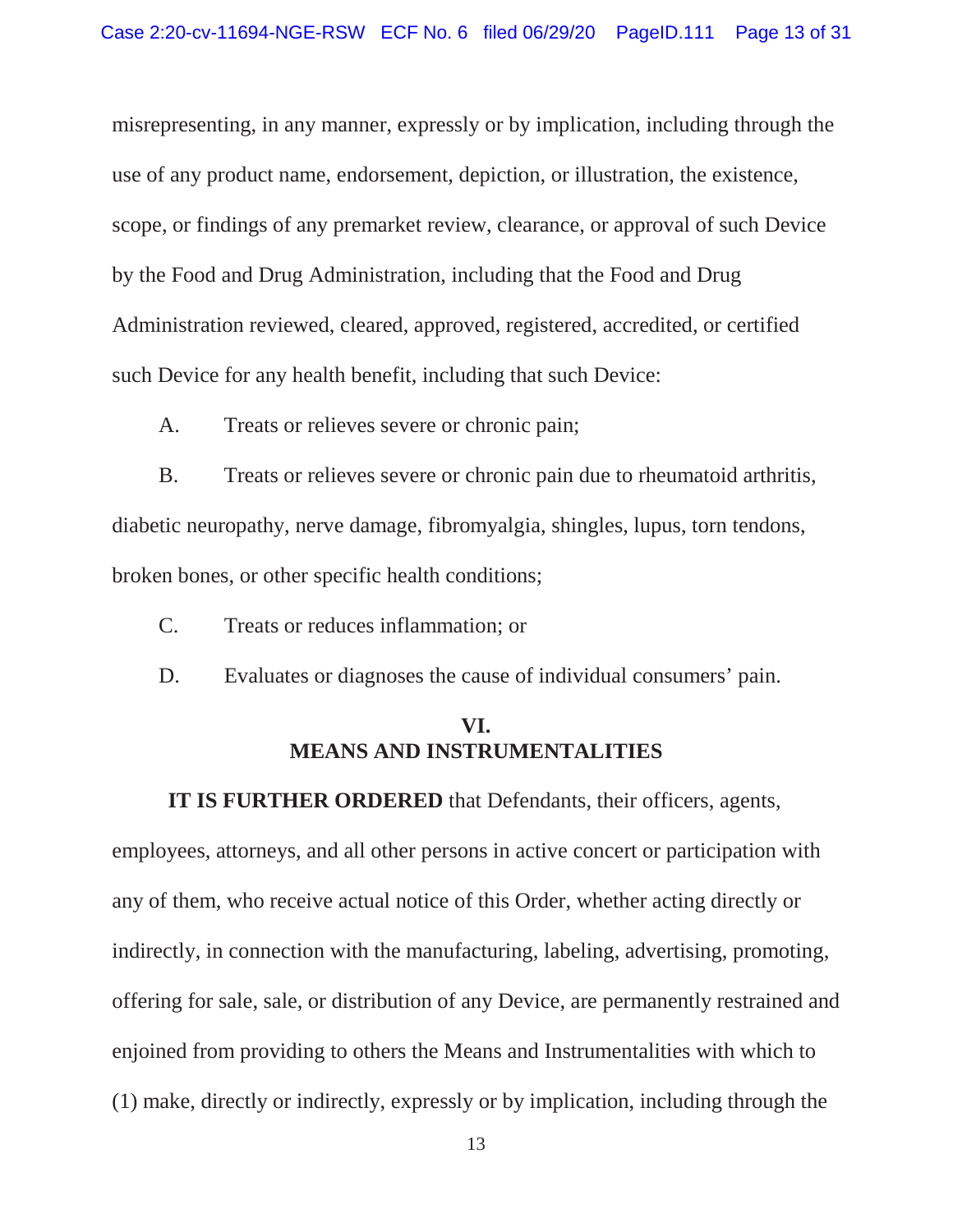information, including any advertising, labeling, promotional, sales, training, or use of endorsements or trade names, any false or misleading statement of material fact, including the representations covered by Sections I through III and V above. For purposes of this Section, "Means and Instrumentalities" means any purported substantiation materials, contracts, or other agreements, for use by others in their marketing or sale of any product, package, or service, in or affecting commerce.

# **VII. PROHIBITED REPRESENTATIONS: DECEPTIVELY FORMATTED ADVERTISEMENTS**

 with any of them, who receive actual notice of this Order, whether acting directly advertising is a statement or opinion from an independent publisher or source. IT IS FURTHER ORDERED that Defendants, Defendants' officers, agents, employees, and attorneys, and all other persons in active concert or participation or indirectly, in connection with the manufacturing, labeling, advertising, promotion, offering for sale, sale, or distribution of any good or service, are permanently restrained and enjoined from misrepresenting, or assisting others in misrepresenting, in any manner, expressly or by implication, that commercial

# **VIII. PROHIBITED REPRESENTATIONS: FALSE REFUND AND FREE TRIAL CLAIMS**

IT IS FURTHER ORDERED that Defendants, Defendants' officers, agents,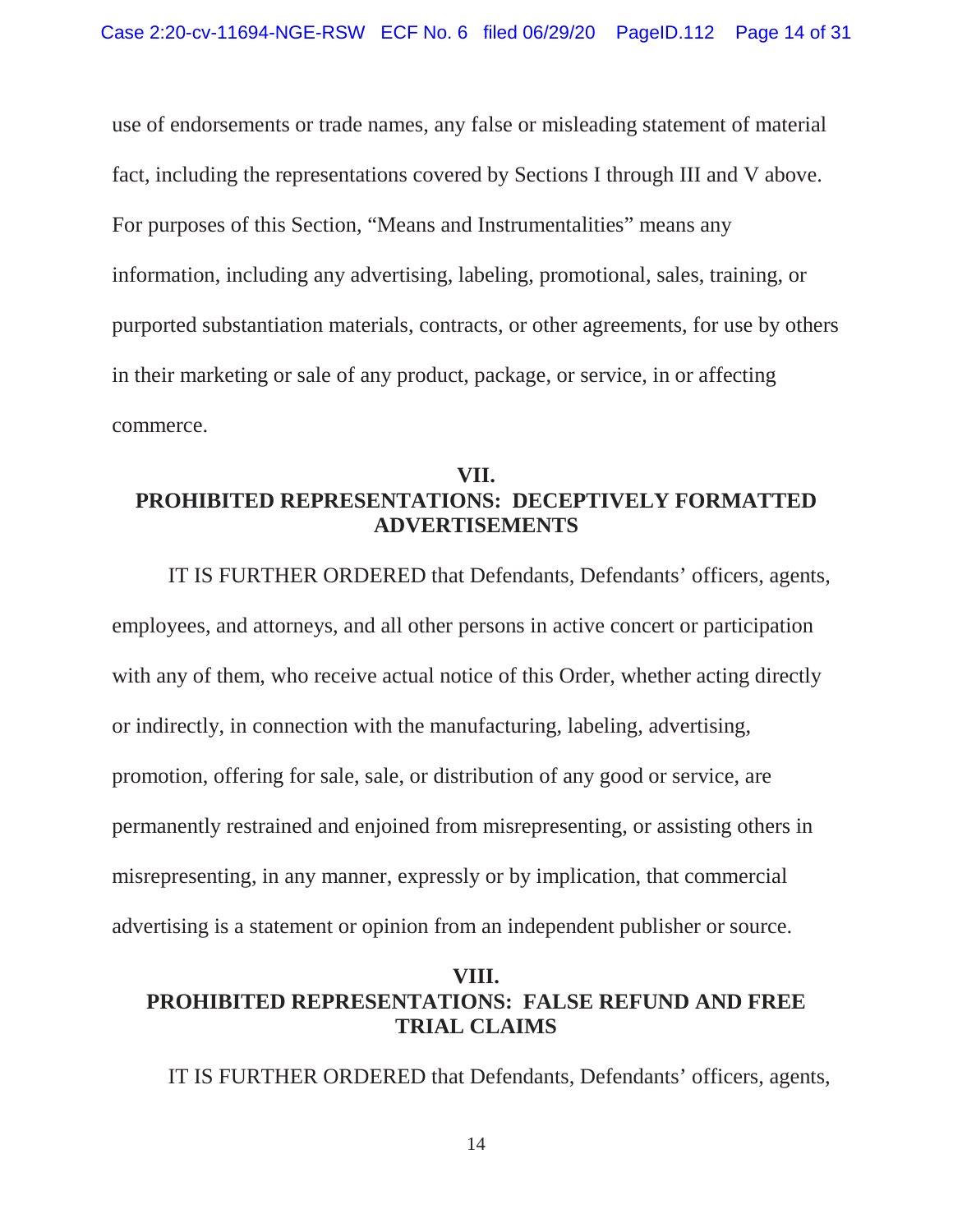with any of them, who receive actual notice of this Order, whether acting directly employees, and attorneys, and all other persons in active concert or participation or indirectly, in connection with the manufacturing, labeling, advertising, promotion, offering for sale, sale, or distribution of any good or service, are permanently restrained and enjoined from misrepresenting, or assisting others in misrepresenting, in any manner, expressly or by implication:

A. That consumers can receive or try a good or service on a risk-free trial basis;

 B. That consumers who are not satisfied with a good or service can receive a full or partial refund;

 are not refundable or any requirements regarding consumers' use of the good or C. Any material restrictions, limitations, or conditions on an offer of a refund guarantee, including any shipping, handling, processing, or other fees that service that is the subject of the sales offer or the condition in which consumers must return such good or service;

D. Any material aspect of the nature or terms of a refund, return, cancellation, exchange, guarantee, or repurchase policy for the good or service, including the deadline (by date or frequency) by which, within which, or after which consumers must act; or

E. The total cost to purchase, receive, use, or return the good or service,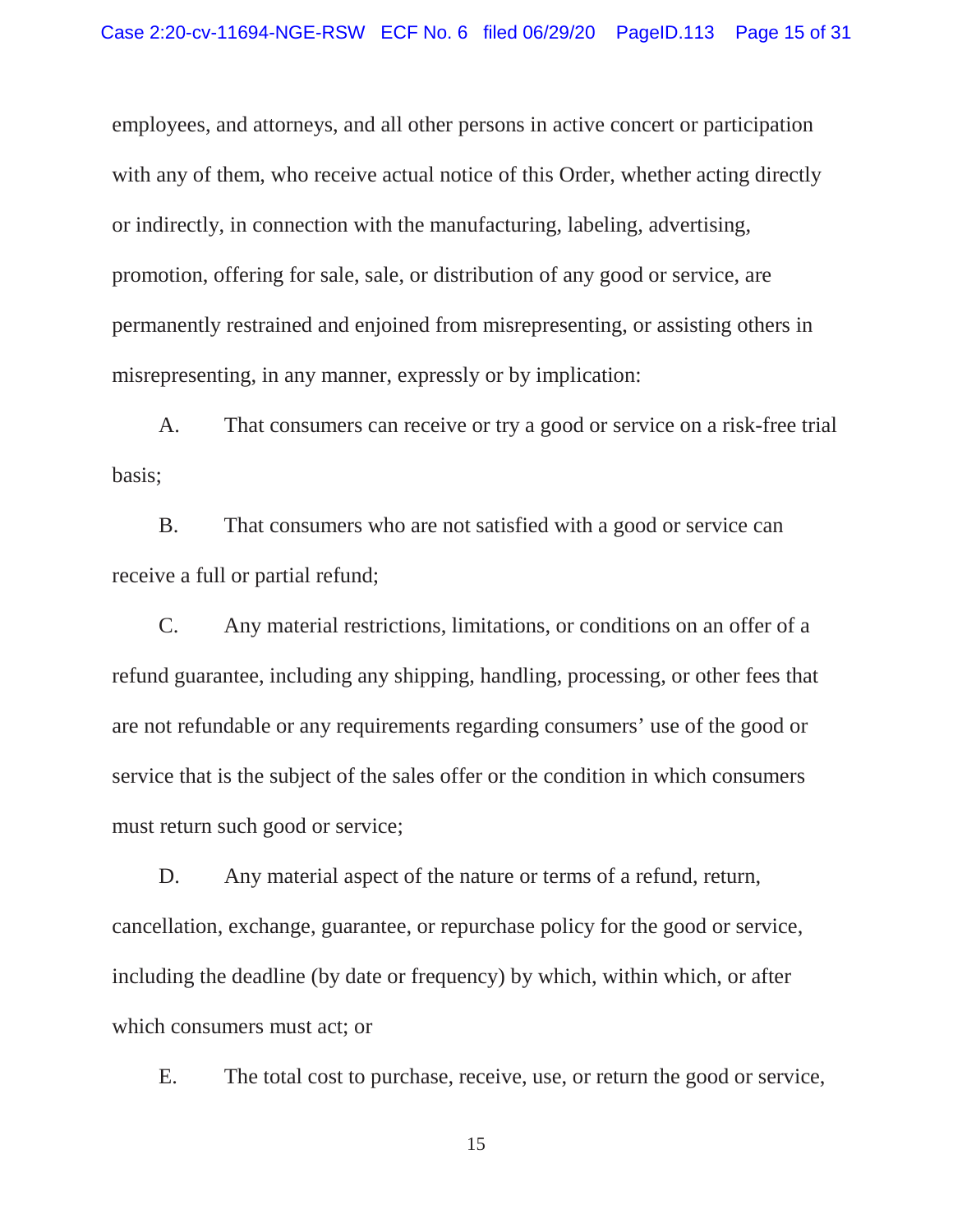including shipping, handling, processing, and any additional financial obligations that may be incurred as a result of purchasing the good or service.

# **IX. REQUIRED DISCLOSURES**

 with any of them, who receive actual notice of this Order, whether acting directly before consumers are asked to reveal billing information such as account number or to consent to any purchase in connection with any claim that a good or service is IT IS FURTHER ORDERED that Defendants, Defendants' officers, agents, employees, and attorneys, and all other persons in active concert or participation or indirectly, in connection with the manufacturing, labeling, advertising, promotion, offering for sale, sale, or distribution of any good or service, are permanently restrained and enjoined from failing to disclose Clearly and Conspicuously, or assisting others in failing to disclose Cleary and Conspicuously, offered on a "guaranteed," "money-back," "free," "no obligation," or "risk-free" basis, or words of similar import, the following material terms and conditions of any offer:

 A. In Close Proximity to such claim, the total cost to purchase, or receive, or use any good or service that is the subject of the sales offer, including shipping, handling, and processing; and

 purchase policy or policies, including the specific steps and means by which B. The terms and conditions of any refund, cancellation, exchange, or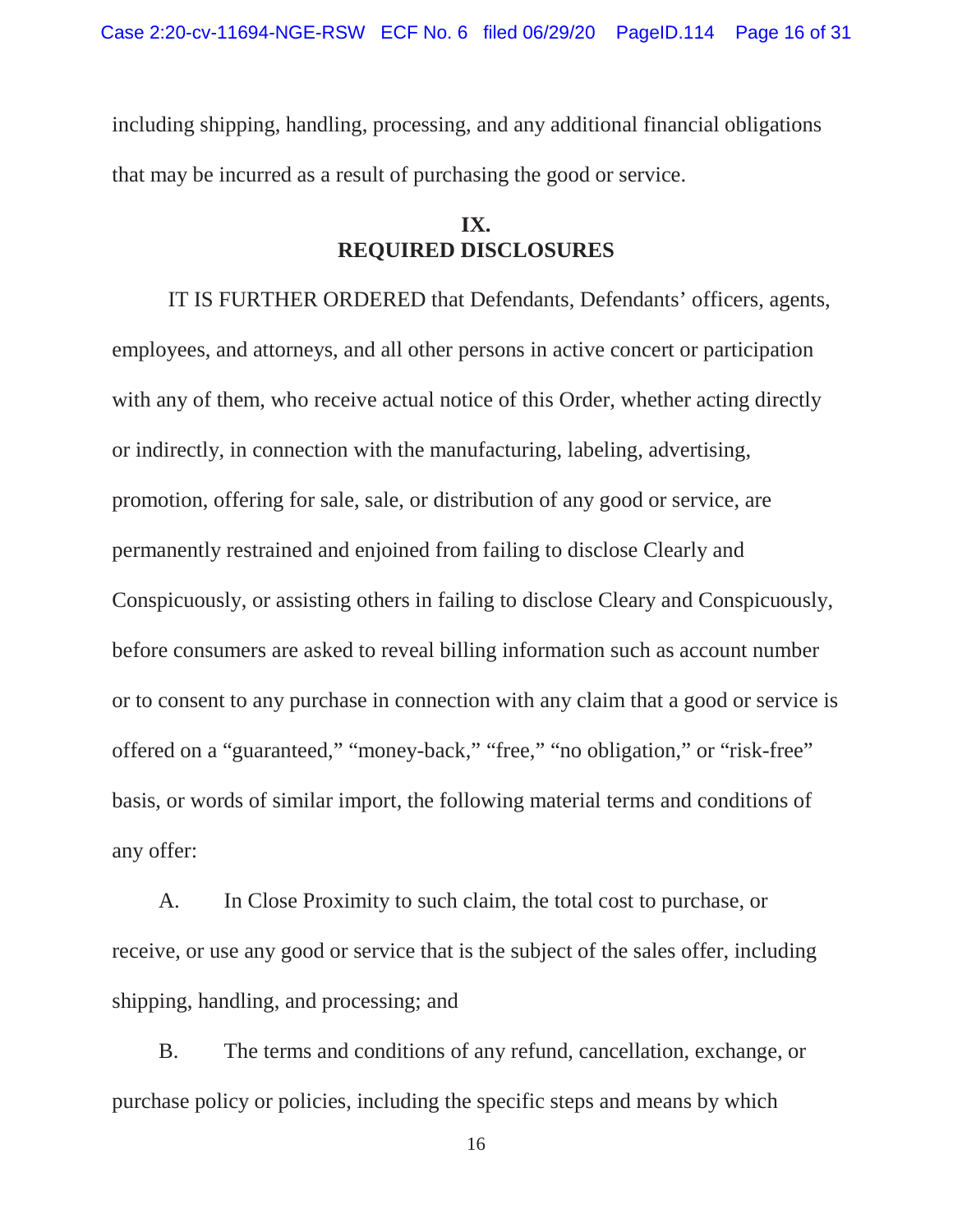consumers must submit such requests, any requirements regarding consumers' use of the good or service that is the subject of the sales offer or the condition in which consumers must return such good or service, the deadline (by date or frequency) by which, within which, or after which the consumer must act, the telephone number, email address, web address, or street address to which such requests must be directed, and, if there is a policy of not making refunds, cancellations, exchanges, or repurchases, a statement regarding this policy.

# **X. PROHIBITIONS CONCERNING REFUNDS**

 with any of them, who receive actual notice of this Order, whether acting directly cancellation request that complies with any policy of Defendants to make refunds IT IS FURTHER ORDERED that Defendants, Defendants' officers, agents, employees, and attorneys, and all other persons in active concert or participation or indirectly, in connection with the manufacturing, labeling, advertising, promotion, offering for sale, sale, or distribution of any good or service, are permanently restrained and enjoined from failing to honor a refund, return, or or allow returns or cancellations.

# **XI. MONETARY JUDGMENT**

#### IT IS FURTHER ORDERED that: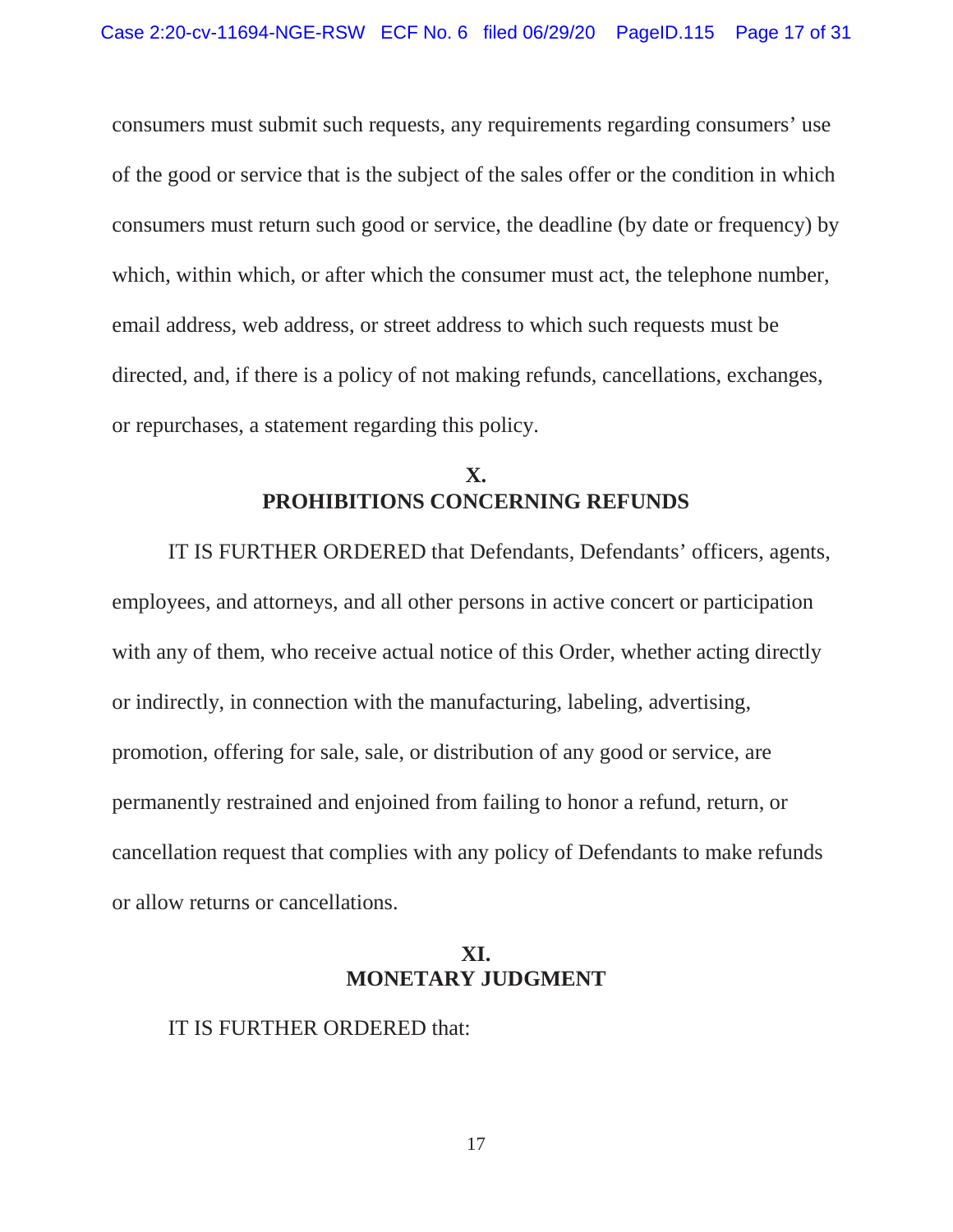A. Judgment in the amount of Twenty-Two Million Dollars

(\$22,000,000) in favor of the Commission against Individual Defendants and Corporate Defendants, jointly and severally, as equitable monetary relief.

B. Judgment against the Corporate Defendants is suspended, subject to the Subsections below.

C. Defendant Shapiro is ordered to pay to the Commission Two Hundred Thousand Dollars (\$200,000), which, as Defendant Shapiro stipulates, his undersigned counsel holds in escrow for no purpose other than payment to the Commission. Such payment must be made within 30 days of entry of this Order by electronic fund transfer in accordance with instructions previously provided by a representative of the Commission. Upon such payment, the remainder of the judgment is suspended, subject to the Subsections below.

D. Defendant Sutton is ordered to pay to the Commission Two Hundred Thousand Dollars (\$200,000), which, as Defendant Sutton stipulates, his undersigned counsel holds in escrow for no purpose other than payment to the Commission. Such payment must be made within 30 days of entry of this Order by electronic fund transfer in accordance with instructions previously provided by a representative of the Commission. Upon such payment, the remainder of the judgment is suspended, subject to the Subsections below.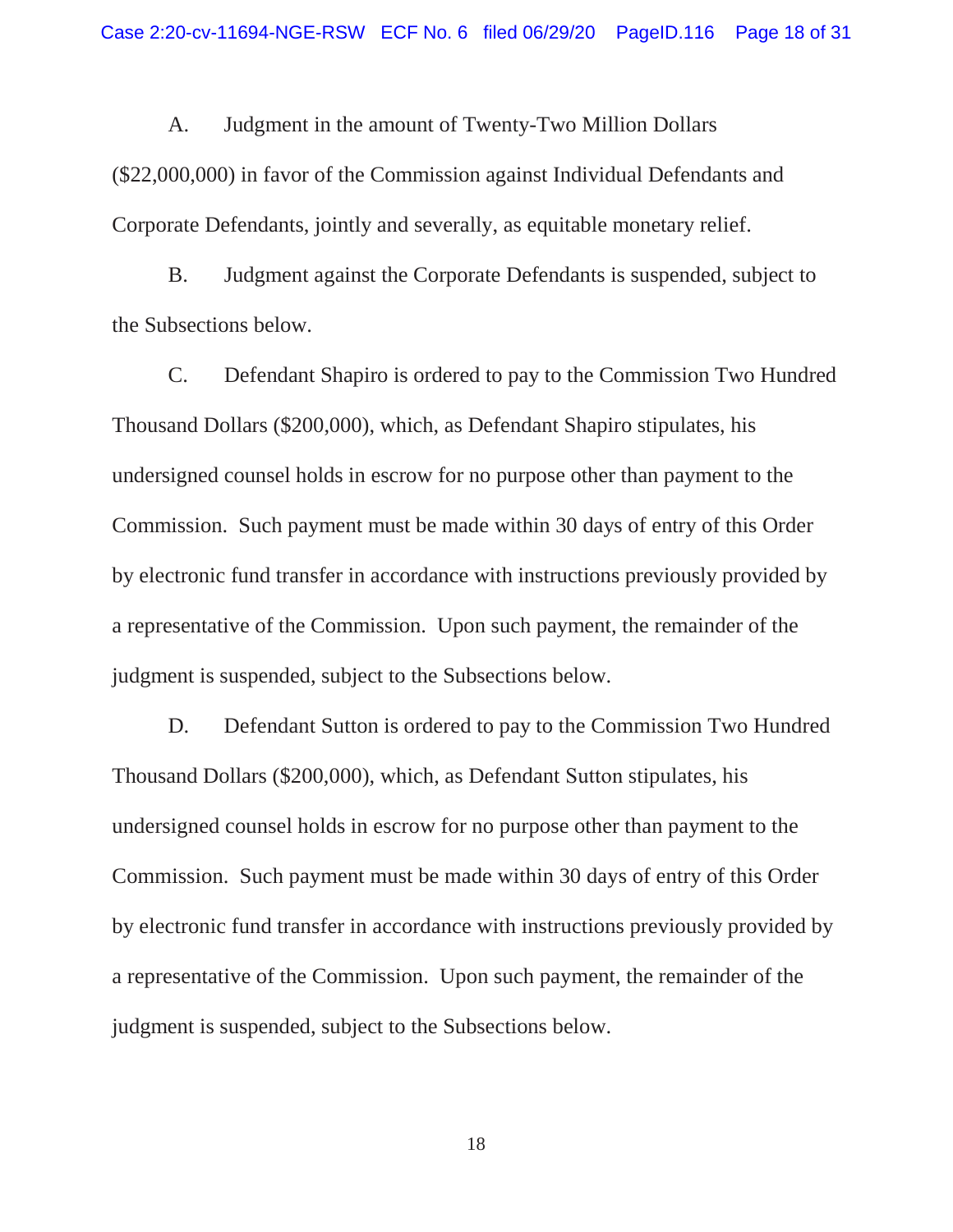E. The Commission's agreement to the suspension of part of the judgment is expressly premised upon the truthfulness, accuracy, and completeness of Defendants' sworn financial statements and related documents (collectively, "financial representations") submitted to the Commission, namely:

1. For the Corporate Defendants, the Financial Statement of Corporate Defendant Physician's Technology LLC signed by Richard C. Dunlap on July 19, 2019 and the Financial Statement of Corporate Defendant Willow Labs LLC signed by Kenneth D. Fiema on July 29, 2019, including the attachments to these financial statements;

2. For Individual Defendant Shapiro, the Financial Statement of Individual Defendant Ronald Shapiro signed on July 3, 2019, including the attachments, and the supplemental letter signed by James C. Happ, Managing Director, Wealth Management Advisor, Merrill Lynch, on October 31, 2019, including the attached analysis; and

3. For Individual Defendant Sutton, the Financial Statement of Individual Defendant David Sutton signed on July 3, 2019, including the attachments.

F. The suspension of the judgment will be lifted as to any Defendant if, upon motion by the Commission, the Court finds that such Defendant failed to disclose any material asset, materially misstated the value of any asset, or made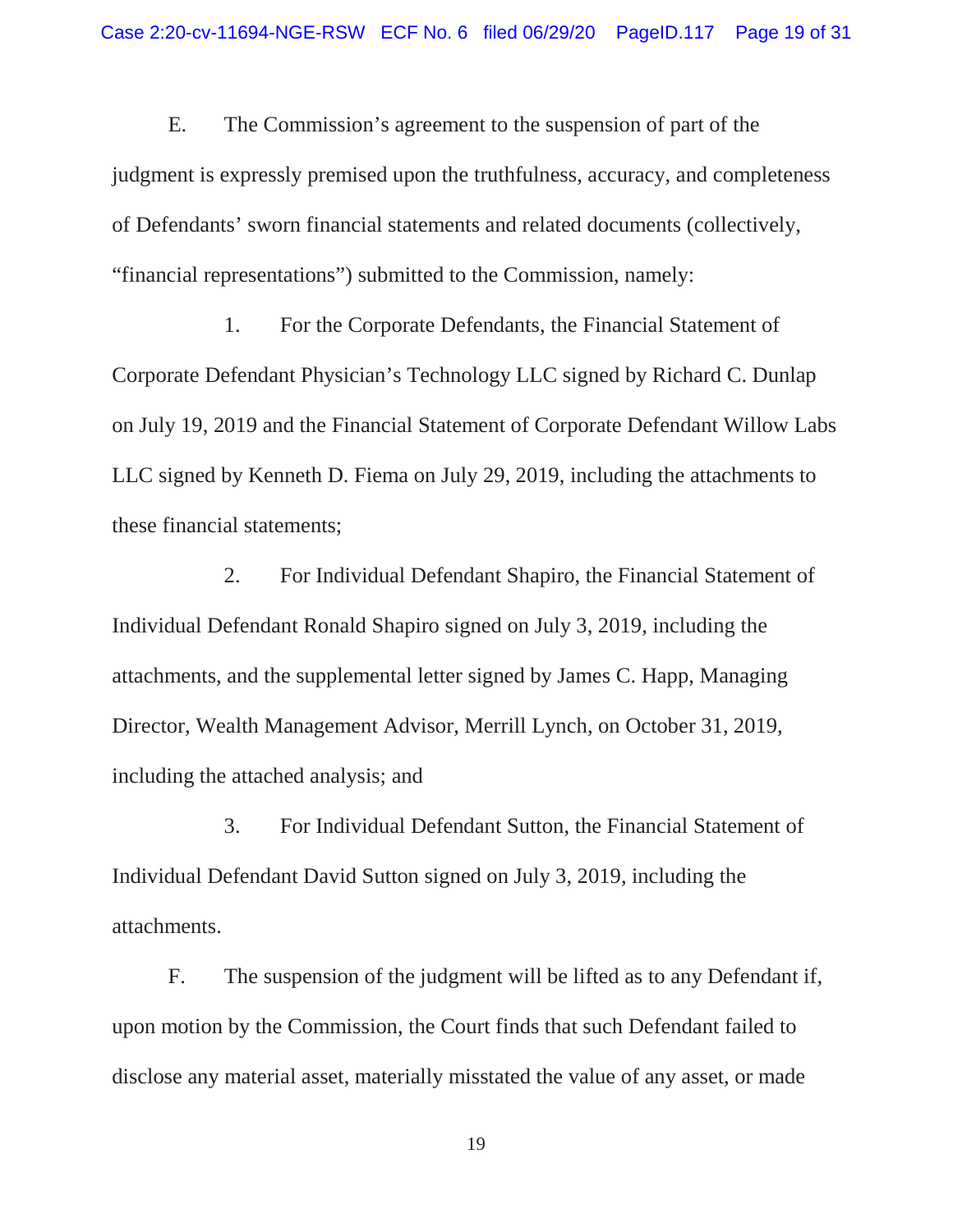any other material misstatement or omission in the financial representations identified above.

 consumer injury alleged in the Complaint), less any payment previously made G. If the suspension of the judgment is lifted, the judgment becomes immediately due as to that Defendant in the amount specified in Subsection A above (which the parties stipulate only for purposes of this Section represents the pursuant to this Section, plus interest computed from the date of entry of this Order.

# **XII. ADDITIONAL MONETARY PROVISIONS**

IT IS FURTHER ORDERED that:

A. Defendants relinquish dominion and all legal and equitable right, title, and interest in all assets transferred pursuant to this Order and may not seek the return of any assets.

 including in a proceeding to enforce its rights to any payment or monetary B. The facts alleged in the Complaint will be taken as true, without further proof, in any subsequent civil litigation by or on behalf of the Commission, judgment pursuant to this Order, such as a nondischargeability complaint in any bankruptcy case.

C. The facts alleged in the Complaint establish all elements necessary to sustain an action by the Commission pursuant to Section  $523(a)(2)(A)$  of the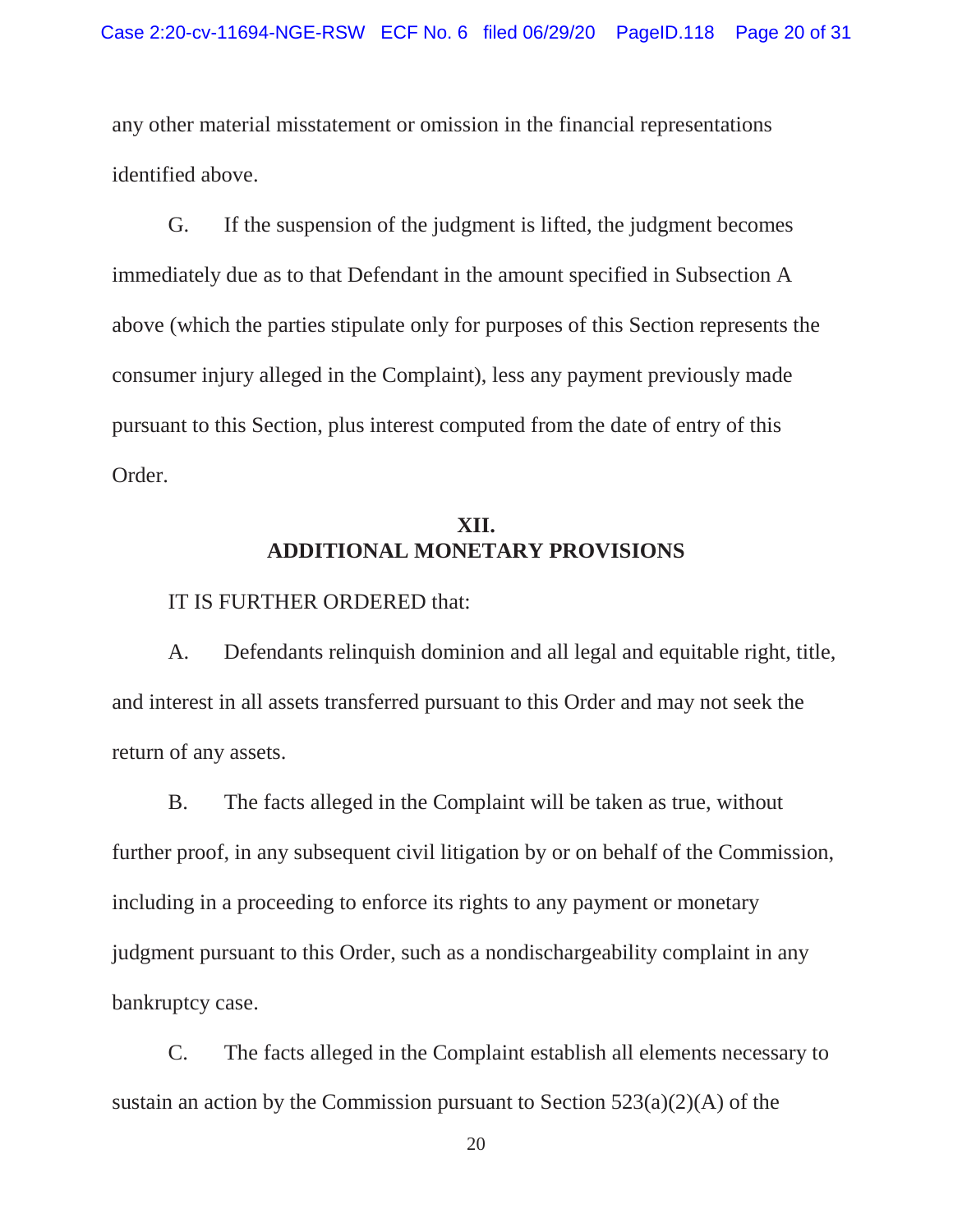Bankruptcy Code, 11 U.S.C. § 523(a)(2)(A), and this Order will have collateral estoppel effect for such purposes.

D. Defendants acknowledge that their Taxpayer Identification Numbers (Social Security Numbers or Employer Identification Numbers), which Defendants must submit to the Commission, may be used for collecting and reporting on any delinquent amount arising out of this Order, in accordance with 31 U.S.C. §7701.

 E. All money paid to the Commission pursuant to this Order may be deposited into a fund administered by the Commission or its designee to be used for equitable relief, including consumer redress and any attendant expenses for the administration of any redress fund. If a representative of the Commission decides that direct redress to consumers is, wholly or partially, impracticable or money remains after redress is completed, the Commission may apply any remaining money for such other equitable relief (including consumer information remedies) as it determines to be reasonably related to Defendants' practices alleged in the Complaint. Any money not used for such equitable relief is to be deposited to the U.S. Treasury as disgorgement. Defendants have no right to challenge any actions the Commission or its representatives may take pursuant to this Subsection.

#### **XIII. CUSTOMER INFORMATION**

IT IS FURTHER ORDERED that Defendants, Defendants' officers, agents, employees, and attorneys, and all other persons in active concert or participation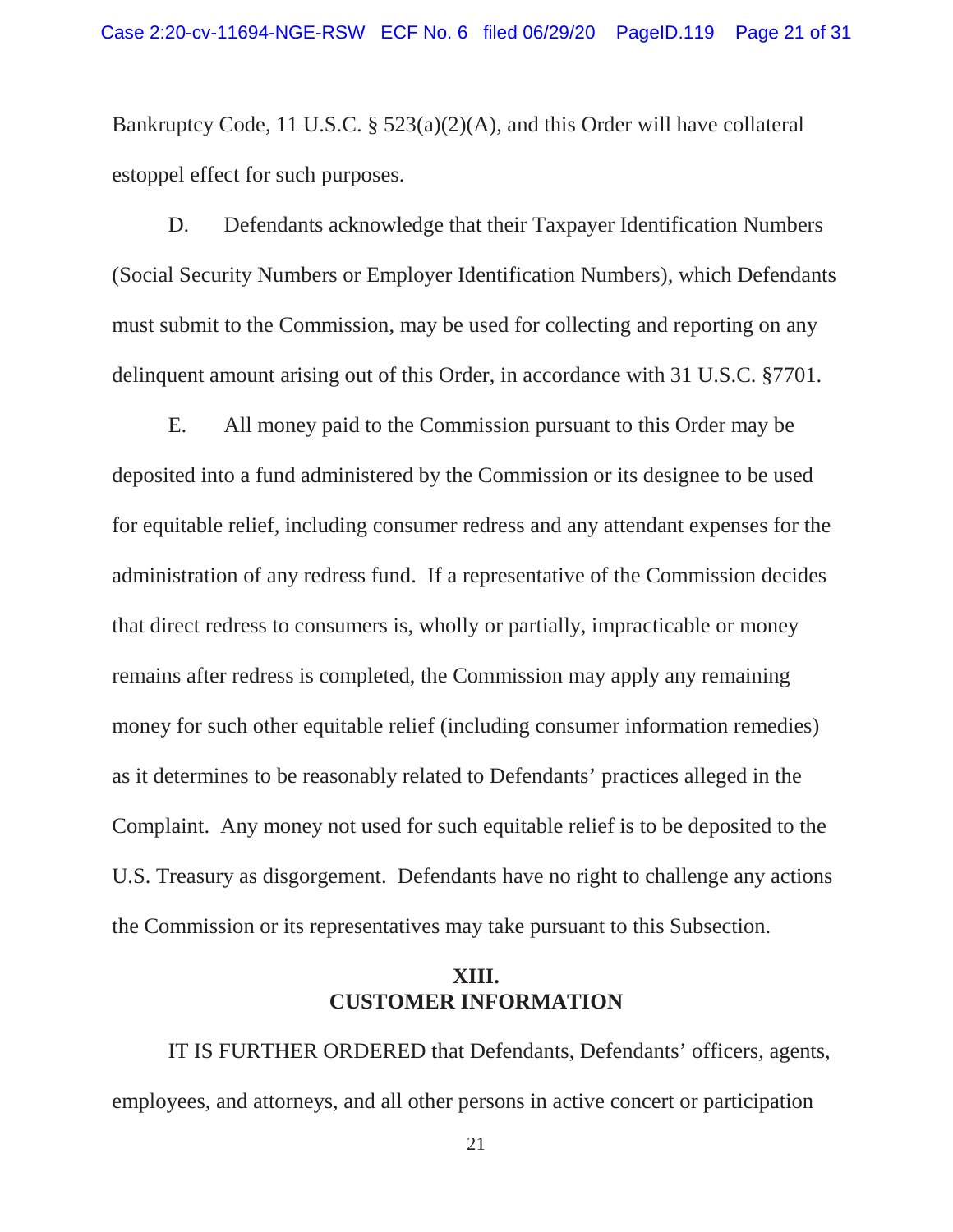with any of them, who receive actual notice of this Order, are permanently restrained and enjoined from directly or indirectly:

A. Failing to provide sufficient customer information to enable the Commission to efficiently administer consumer redress. If a representative of the Commission requests in writing any information related to redress, Defendants must provide it, in the form prescribed by the Commission, within 14 days; and

B. Disclosing, using, or benefitting from customer information, including the name, address, telephone number, email address, social security number, other identifying information, or any data that enables access to a customer's account (including a credit card, bank account, or other financial account), that any Defendant obtained prior to entry of this Order in connection with the sale of Willow Curve.

# **XIV. NOTICE TO CONSUMERS**

 received or will receive at least one Willow Curve Device. The notice required by IT IS FURTHER ORDERED that, within 30 days of the entry of this Order, Defendants must send by first-class mail an exact copy of the notice attached as Attachment A, showing the date of the mailing, to any consumer who, as of the date of entry of this Order is or has been a customer of Defendants and has this Section must not include any other document or enclosure.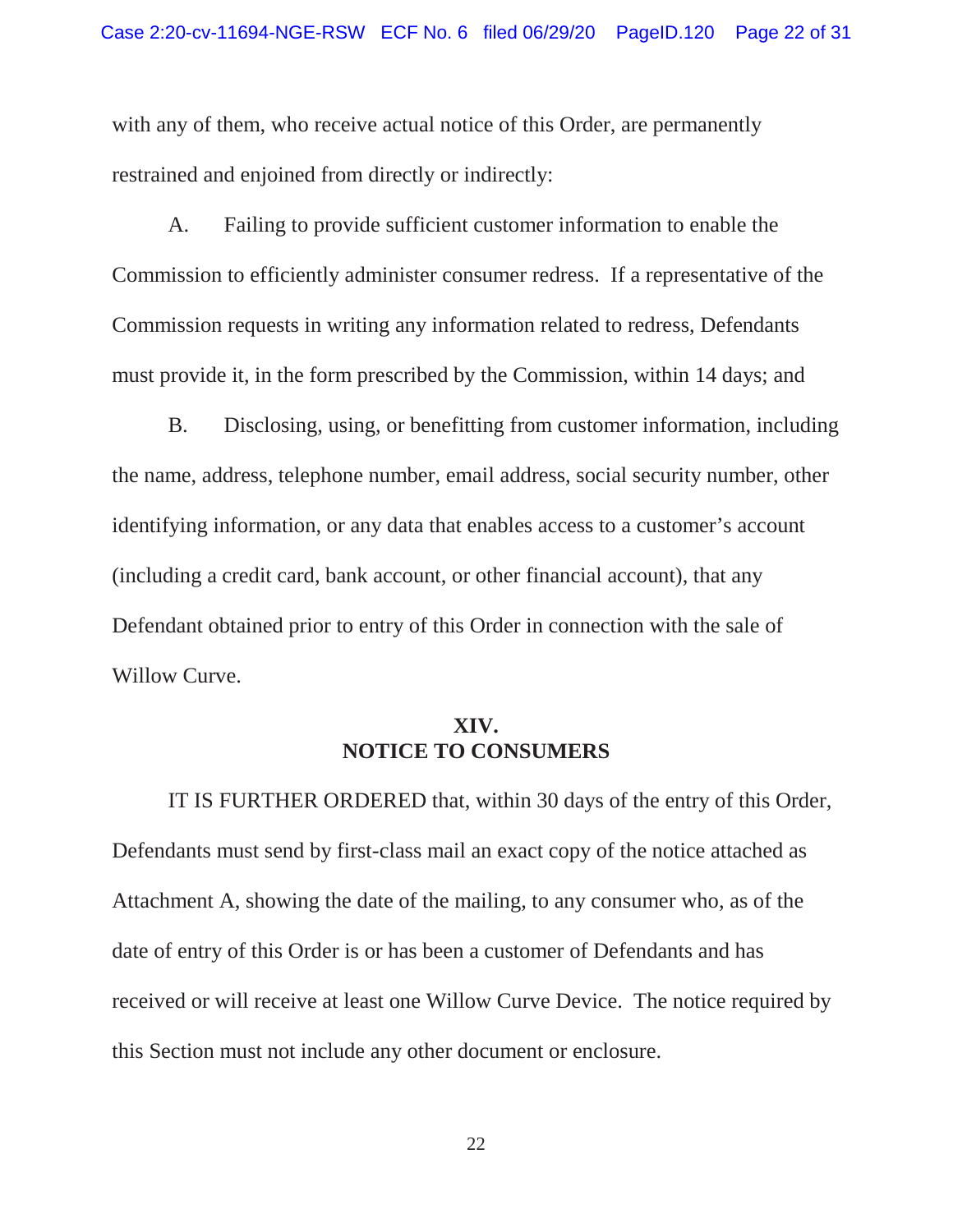# **XV. ORDER ACKNOWLEDGMENTS**

IT IS FURTHER ORDERED that Defendants obtain acknowledgments of receipt of this Order:

A. Each Defendant, within 7 days of entry of this Order, must submit to the Commission an acknowledgment of receipt of this Order sworn under penalty of perjury.

 Defendants must deliver a copy of this Order to: (1) all principals, officers, forth in the Section titled Compliance Reporting. Delivery must occur within 7 B. For 5 years after entry of this Order, Individual Defendants for any business that such Defendant, individually or collectively with any other Defendant, is the majority owner or controls directly or indirectly, and Corporate directors, and LLC managers and members; (2) all employees having managerial responsibilities for conduct related to the subject matter of the Order and all agents and representatives who participate in conduct related to the subject matter of the Order; and (3) any business entity resulting from any change in structure as set days of entry of this Order for current personnel. For all others, delivery must occur before they assume their responsibilities.

 of this Order, that Defendant must obtain, within 30 days, a signed and dated C. From each individual or entity to which a Defendant delivered a copy acknowledgment of receipt of this Order.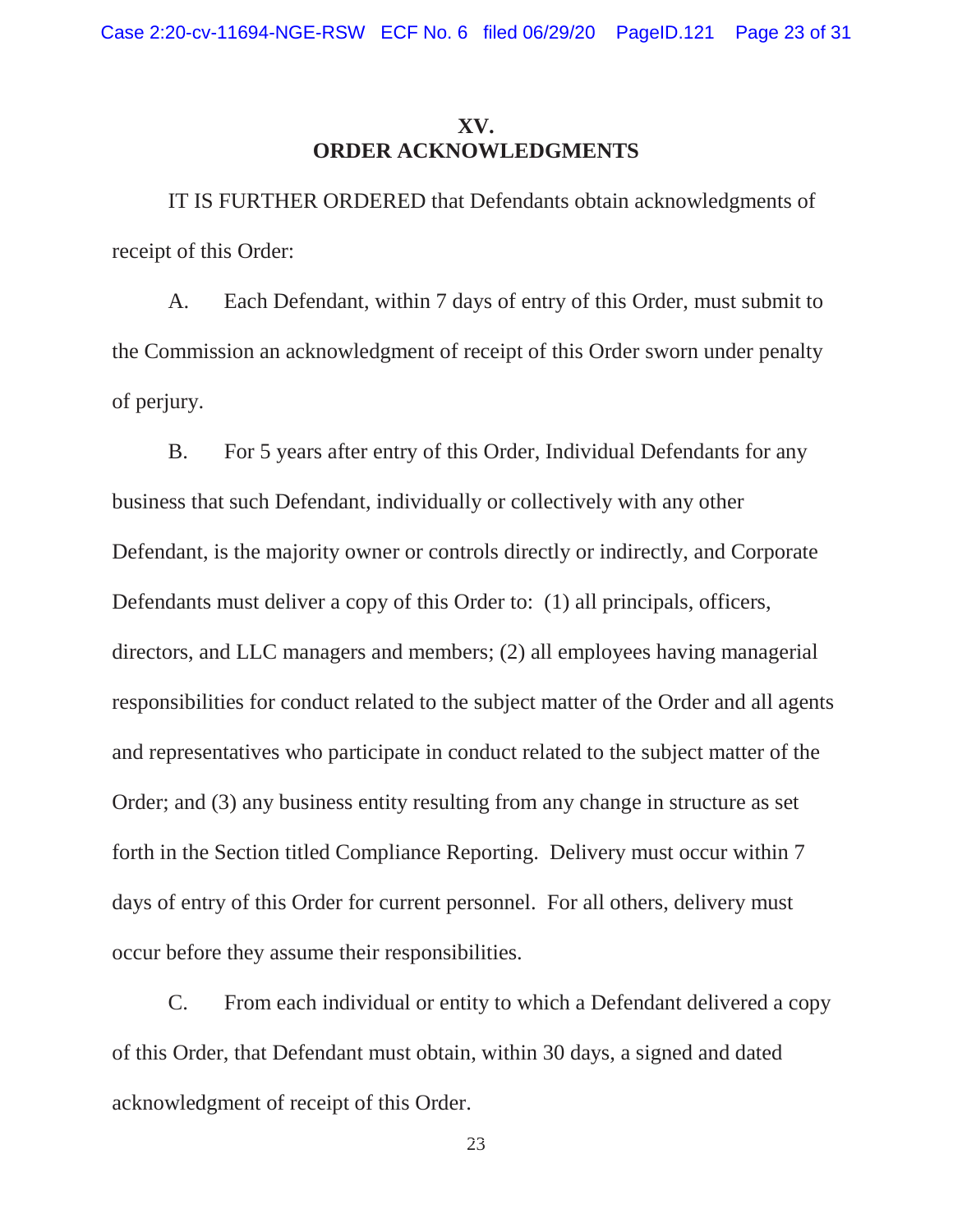# **XVI. COMPLIANCE REPORTING**

IT IS FURTHER ORDERED that Defendants make timely submissions to the Commission:

A. Sixty days after entry of this Order, each Defendant must submit a compliance report, sworn under penalty of perjury:

1. Each Defendant must: (a) identify the primary physical, postal, and email address and telephone number, as designated points of contact, which representatives of the Commission may use to communicate with Defendant; (b) identify all of that Defendant's businesses by all of their names, telephone numbers, and physical, postal, email, and Internet addresses; (c) describe the activities of each business, including the goods and services offered, the means of advertising, marketing, and sales, and the involvement of any other Defendant (which Individual Defendant must describe if he knows or should know due to his own involvement); (d) describe in detail whether and how that Defendant is in compliance with each Section of this Order; and (e) provide a copy of each Order Acknowledgment obtained pursuant to this Order, unless previously submitted to the Commission.

2. Additionally, Individual Defendants must: (a) identify all telephone numbers and all physical, postal, email, and Internet addresses, including all residences;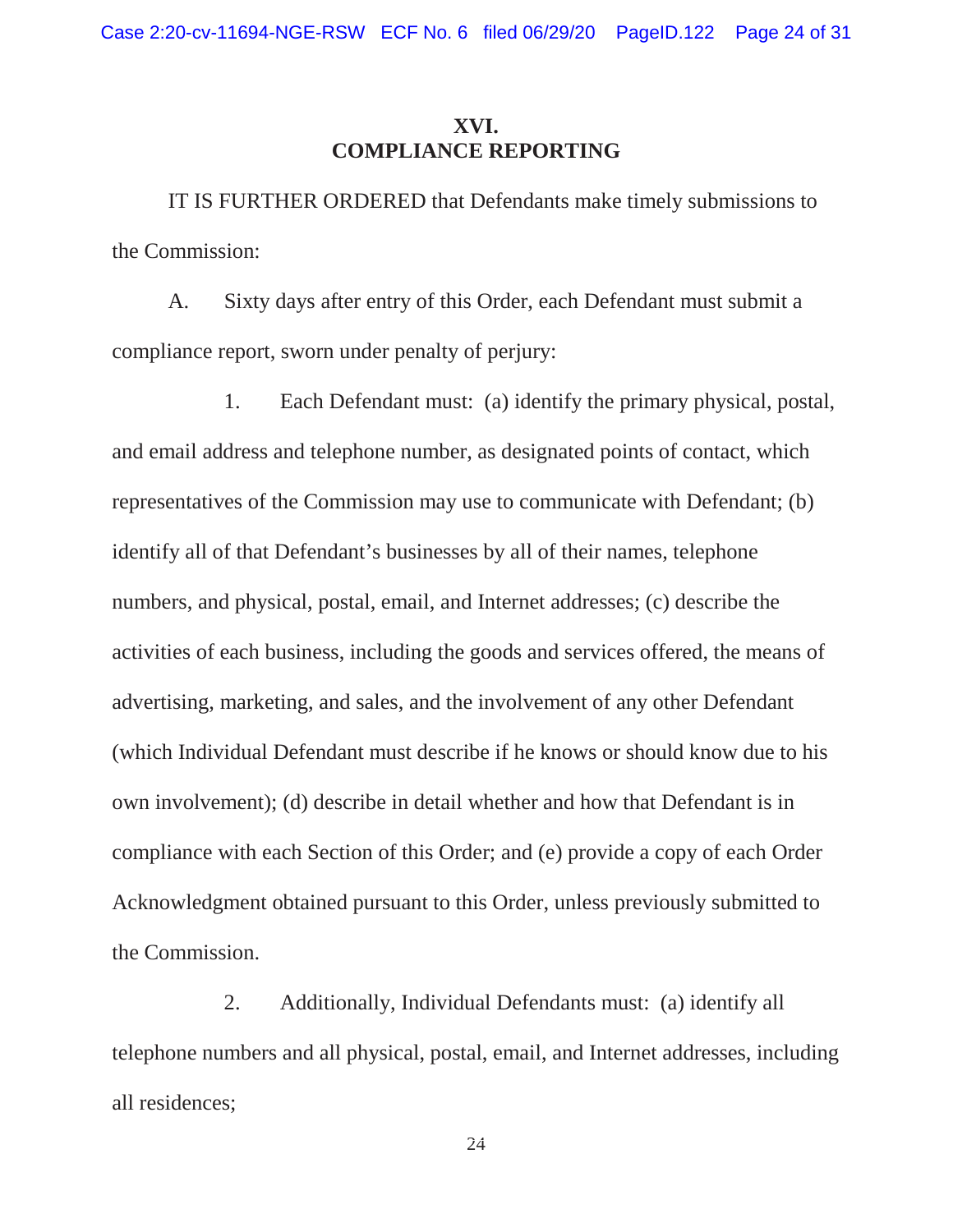(b) identify all business activities, including any business for which such Defendant performs services whether as an employee or otherwise and any entity in which such Defendant has any ownership interest; and (c) describe in detail such Defendant's involvement in each such business, including title, role, responsibilities, participation, authority, control, and any ownership.

B. For 10 years after entry of this Order, each Defendant must submit a compliance notice, sworn under penalty of perjury, within 14 days of any change in the following:

1. Each Defendant must report any change in: (a) any designated point of contact; or (b) the structure of any Corporate Defendant or any entity that Defendant has any ownership interest in or controls directly or indirectly that may affect compliance obligations arising under this Order, including: creation, merger, sale, or dissolution of the entity or any subsidiary, parent, or affiliate that engages in any acts or practices subject to this Order.

2. Additionally, Individual Defendants must report any change in: (a) name, including aliases or fictitious name, or residence address; or (b) title or role in any business activity, including any business for which such Defendant performs services whether as an employee or otherwise and any entity in which such Defendant has any ownership interest, and identify the name, physical address, and any Internet address of the business or entity.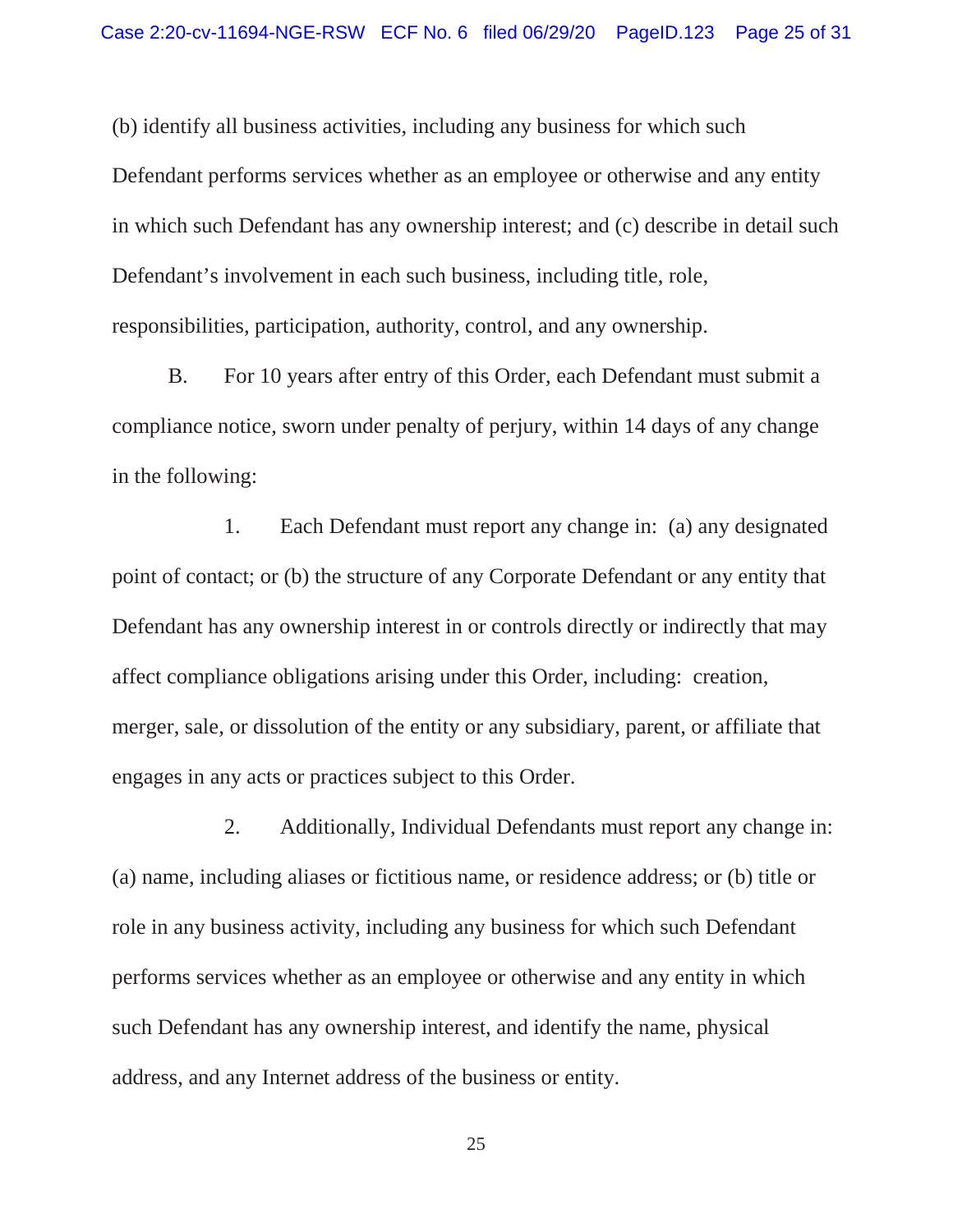C. Each Defendant must submit to the Commission notice of the filing of any bankruptcy petition, insolvency proceeding, or similar proceeding by or against such Defendant within 14 days of its filing.

D. Any submission to the Commission required by this Order to be sworn under penalty of perjury must be true and accurate and comply with 28 U.S.C. § 1746, such as by concluding: "I declare under penalty of perjury under the laws of the United States of America that the foregoing is true and correct. Executed on:  $\cdots$  and supplying the date, signatory's full name, title (if applicable), and signature.

E. Unless otherwise directed by a Commission representative in writing, all submissions to the Commission pursuant to this Order must be emailed to DEbrief@ftc.gov or sent by overnight courier (not the U.S. Postal Service) to: Associate Director for Enforcement, Bureau of Consumer Protection, Federal Trade Commission, 600 Pennsylvania Avenue NW, Washington, DC 20580. The subject line must begin: *FTC v. Physician's Technology, Inc. et al.* 

#### **XVII. RECORDKEEPING**

IT IS FURTHER ORDERED that Defendants must create certain records for 10 years after entry of the Order, and retain each such record for 5 years. Specifically, Corporate Defendants, in connection with the manufacturing, labeling, advertising, promotion, offering for sale, sale, or distribution of any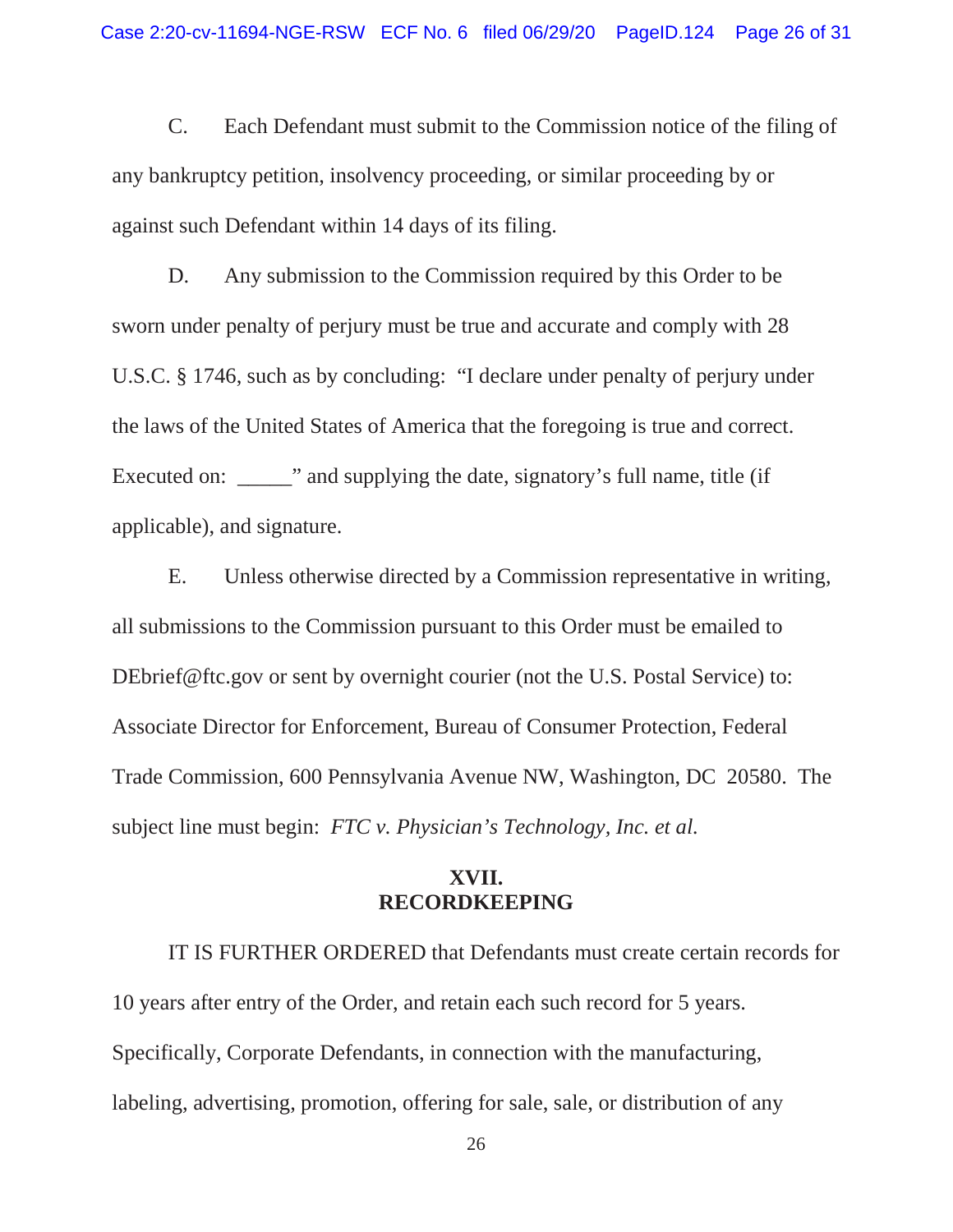Device, and Individual Defendants for any business that such Defendant, individually or collectively with any other Defendant, is a majority owner or controls directly or indirectly, must create and retain the following records:

A. Accounting records showing the revenues from all goods or services sold;

 whether as an employee or otherwise, that person's: name; addresses; telephone B. Personnel records showing, for each person providing services, numbers; job title or position; dates of service; and (if applicable) the reason for termination;

C. Records of all consumer complaints and refund requests, whether received directly or indirectly, such as through a third party, and any response;

D. All records necessary to demonstrate full compliance with each provision of this Order, including all submissions to the Commission; and

E. A copy of each unique advertisement or other marketing material.

#### **XVIII. COMPLIANCE MONITORING**

IT IS FURTHER ORDERED that, for the purpose of monitoring Defendants' compliance with this Order, including any failure to transfer any assets as required by this Order:

A. Within 14 days of receipt of a written request from a representative of the Commission, each Defendant must: submit additional compliance reports or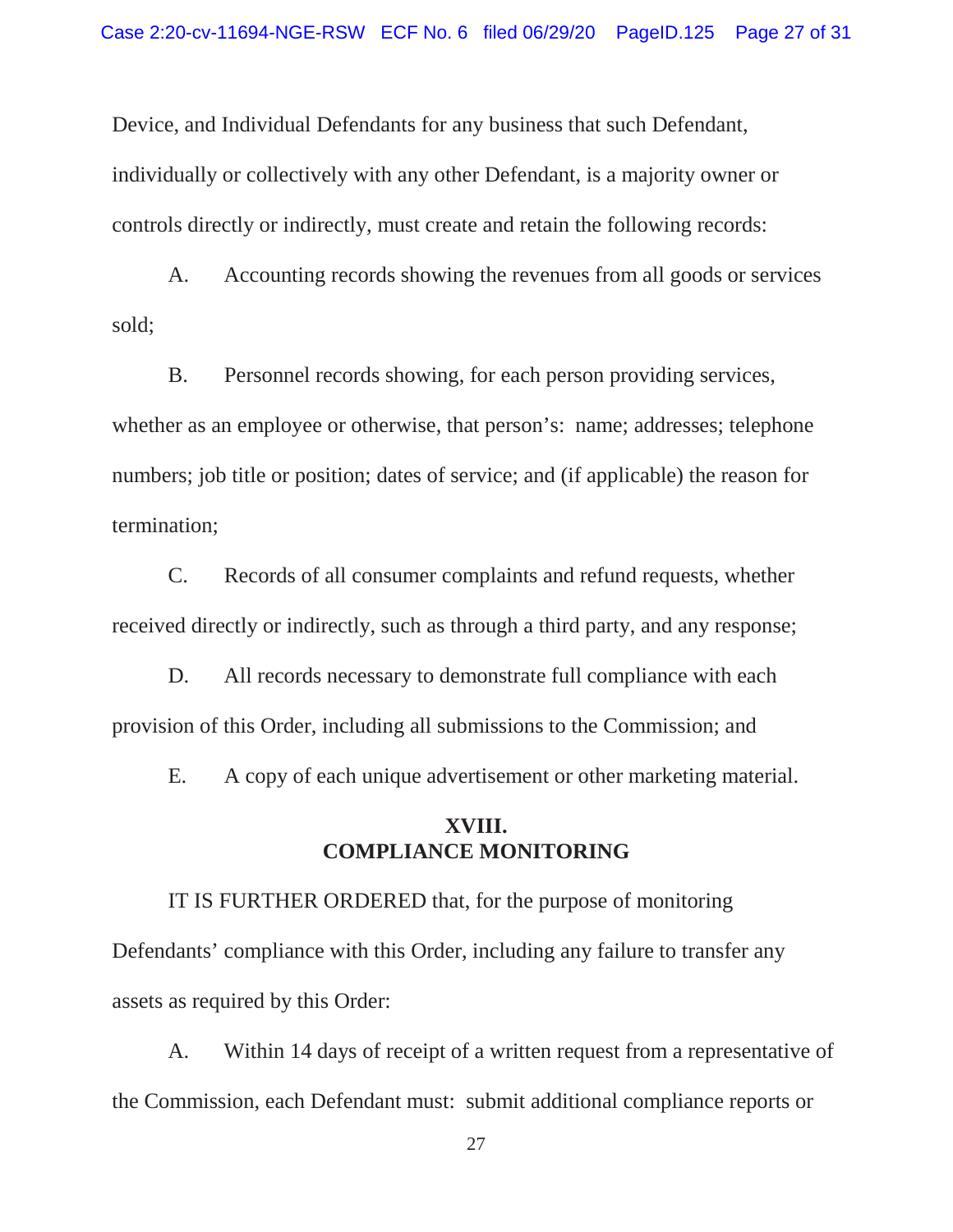Commission is also authorized to obtain discovery, without further leave of court, using any of the procedures prescribed by Federal Rules of Civil Procedure 29, 30 (including telephonic depositions), 31, 33, 34, 36, 45, and 69. other requested information, which must be sworn under penalty of perjury; appear for depositions; and produce documents for inspection and copying. The

B. For matters concerning this Order, the Commission is authorized to communicate directly with each Defendant. Defendant must permit representatives of the Commission to interview any employee or other person affiliated with any Defendant who has agreed to such an interview. The person interviewed may have counsel present.

 Commission's lawful use of compulsory process, pursuant to Sections 9 and 20 of the FTC Act, 15 U.S.C. §§ 49, 57b-1. C. The Commission may use all other lawful means, including posing through its representatives as consumers, suppliers, or other individuals or entities to Defendants or any individual or entity affiliated with Defendants, without the necessity of identification or prior notice. Nothing in this Order limits the

 Defendant, pursuant to Section 604(1) of the Fair Credit Reporting Act, 15 U.S.C. D. Upon written request from a representative of the Commission, any consumer reporting agency must furnish consumer reports concerning Individual  $§1681b(a)(1)$ .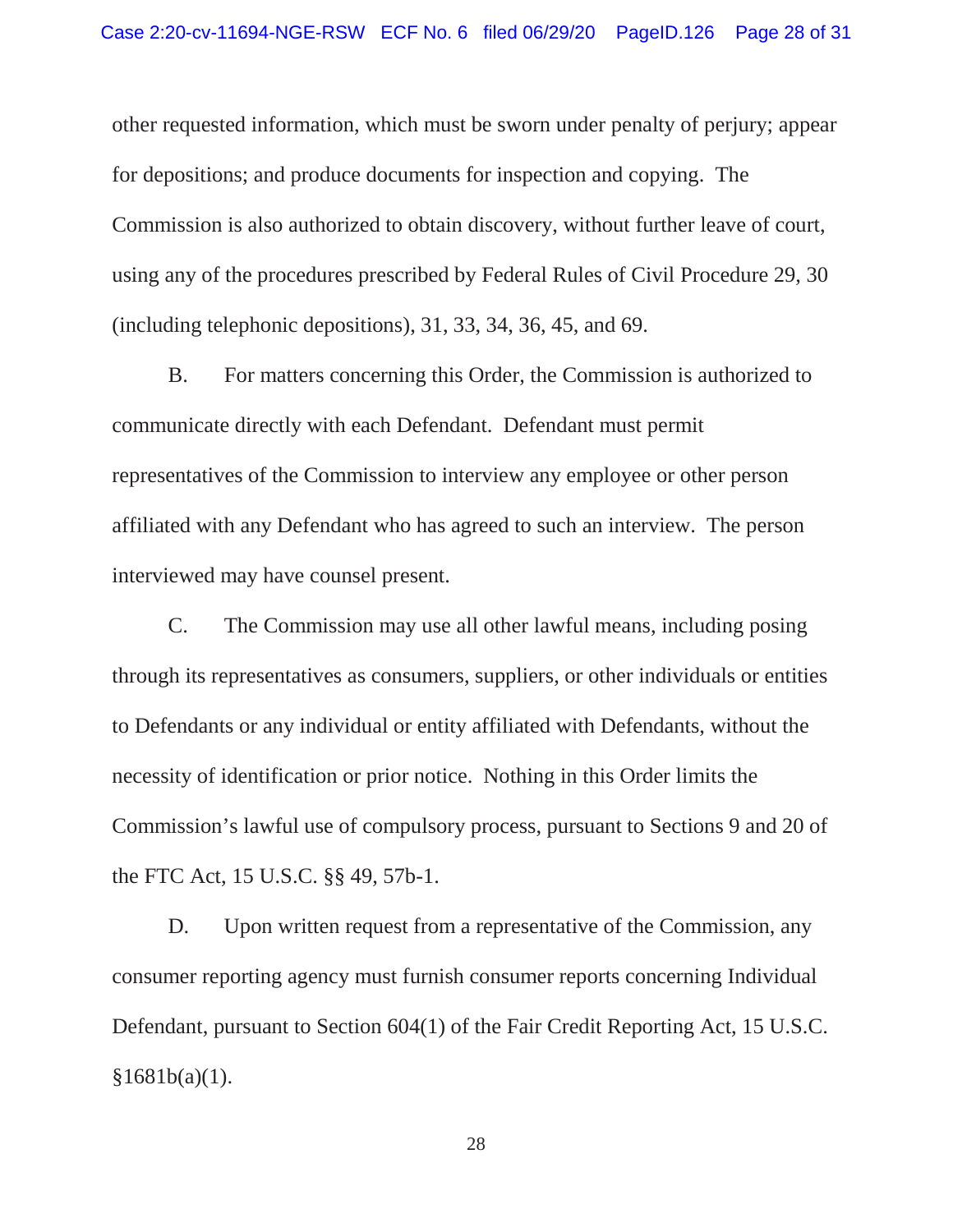# **XIX. RETENTION OF JURISDICTION**

IT IS FURTHER ORDERED that this Court retains jurisdiction of this

matter for purposes of construction, modification, and enforcement of this Order.

**SO ORDERED this** 29th day of June , 2020

s/ Nancy G. Edmunds UNITED STATES DISTRICT JUDGE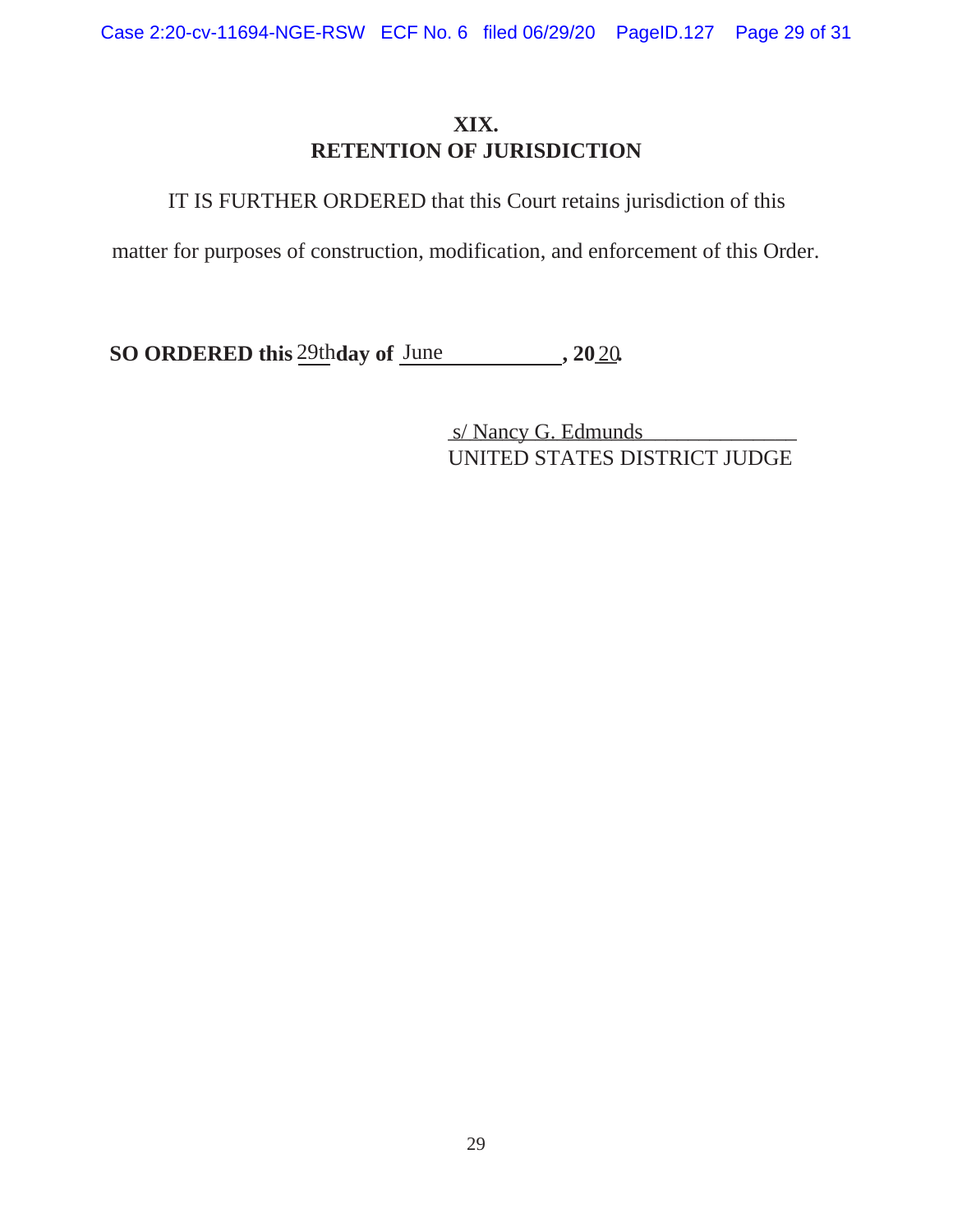#### SO STIPULATED AND AGREED:

#### FOR **PLAINTIFF** FEDERAL TRADE COMMISSION

s/ *Laura M Sullivan* 

Laura M. Sullivan Elizabeth Jones Sanger Attorneys Federal Trade Commission 600 Pennsylvania Avenue, N.W. Washington, DC 20580 Tel: 202-326-3327, -2757 Fax: 202-326-3259 lsullivan@ftc.gov; esanger@ftc.gov

#### **FOR DEFENDANTS:**

<u>18601 - Date: 1/21/2020</u>

Todd A. Harrison Leonard L. Gordon Venable, LLP 600 Massachusetts Ave., N.W. Washington DC 20001 Tel: 202-344-4724; 212-370-6252 taharrison@venable.com; llgordan@venable.com Counsel for Defendants

#### **DEFENDANTS PHYSICIAN'S TECHNOLOGY, LLC, WILLOW LABS, LLC, DAVID SUTTON AND RONALD SHAPIRO**

 $\lambda$ both

David Sutton, individually and as an officer of Physician's Technology, LLC and Willow Labs, LLC

Ronald S. Propla

Date:  $1/20/2010$ 

Date:  $1/20/2020$ 

Ronald Shapiro, individually and as an officer of Physician's Technology, LLC and Willow Labs, LLC